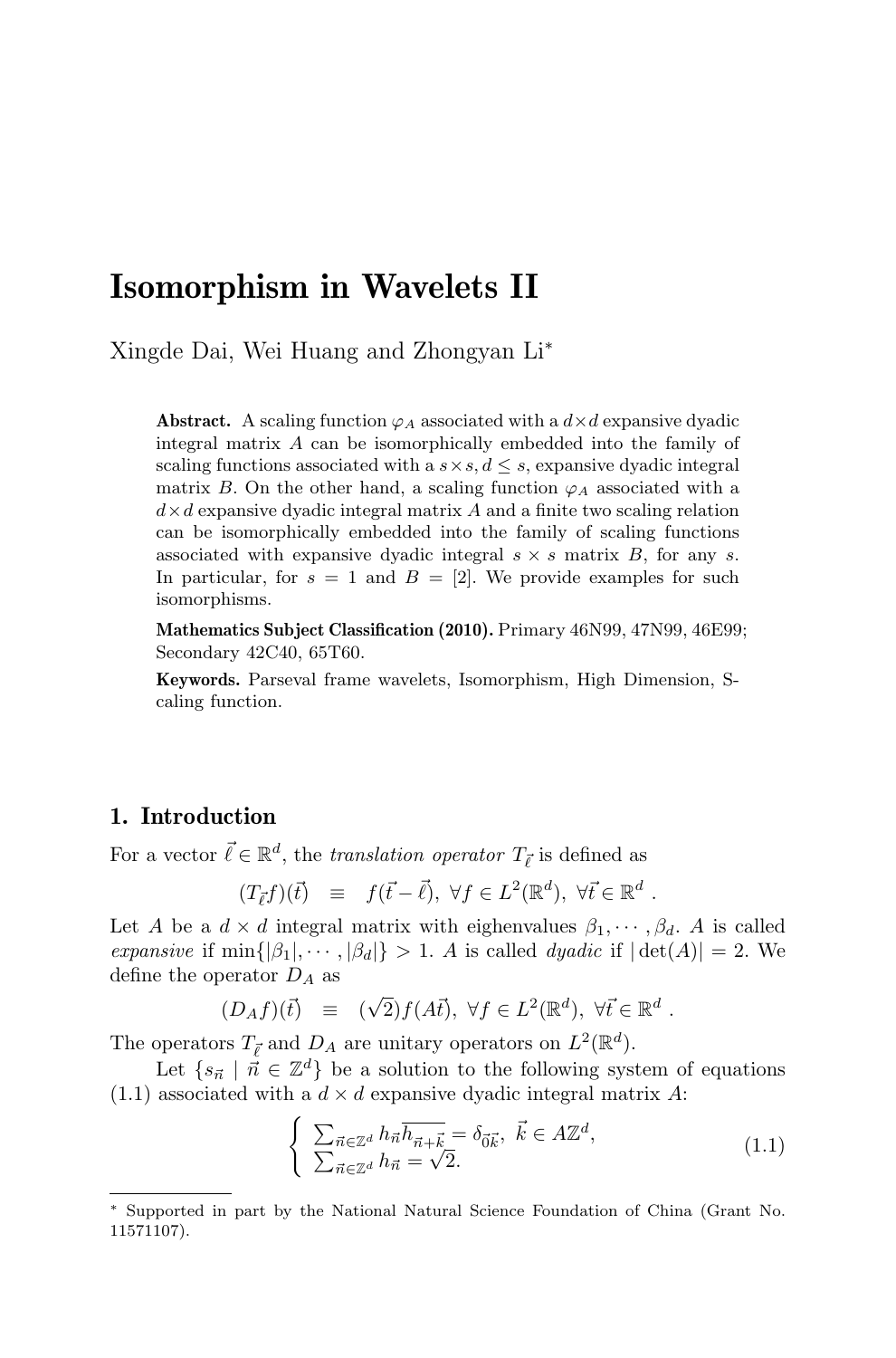The set  $\Lambda = \{ \vec{n} \in \mathbb{Z}^d \mid s_{\vec{n}} \neq 0 \}$  is the support of  $\{ s_{\vec{n}} \mid \vec{n} \in \mathbb{Z}^d \}$ . If  $\Lambda$  is a finite set, then  $\{s_{\vec{n}}\}$  is called a *finite* solution. Define the operator  $\Psi$  on  $L^2(\mathbb{R}^d)$  as

$$
\Psi\equiv\sum_{\vec{n}\in\Lambda}s_{\vec{n}}D_AT_{\vec{n}}.
$$

When  $\Lambda$  is finite the operator  $\Psi$  has a non-zero fixed point  $\varphi_A$  (Lawton [18] and Bownik [3]),

$$
\varphi_A = \Psi \varphi_A. \tag{1.2}
$$

This  $\varphi_A$  is the scaling function associated with matrix A and it induces a Parseval frame wavelet  $\psi_A$  associated with matrix A. It satisfies the two-scale relation:

$$
\varphi_A = \sum_{\vec{n} \in \Lambda} s_{\vec{n}} D_A T_{\vec{n}} \varphi_A. \tag{1.3}
$$

We will say that  $\varphi_A$  is *derived* from the solution S. This scaling function  $\varphi_A$ associated with matrix A is generated by a solution  $S = \{s_{\vec{n}}\}\$ to the system of equations (1.1). The scaling function  $\varphi_A$  induces a Parseval frame wavelet  $\psi_A$  associated with matrix A as defined in Definition 1.1.

Definition 1.1. Let A be an expansive dyadic integral matrix. A function  $\psi_A \in L^2(\mathbb{R}^d)$  is called a Parseval frame wavelet associated with A, if the set

$$
\{D_A^n T_{\vec{\ell}} \ \psi_A \mid n \in \mathbb{Z}, \vec{\ell} \in \mathbb{Z}^d\}
$$

forms a normalized tight frame for  $L^2(\mathbb{R}^d)$ . That is

$$
||f||^2 = \sum_{n \in \mathbb{Z}, \vec{\ell} \in \mathbb{Z}^d} |\langle f, D_A^n T_{\vec{\ell}} \psi_A \rangle|^2, \ \forall f \in L^2(\mathbb{R}^d).
$$

If the set is also orthogonal, then  $\psi_A$  is an orthonormal wavelet for  $L^2(\mathbb{R}^d)$ associated with A.

### 2. Definition of Isomorphisms

Let A be an expansive dyadic integral matrix. Let  $W(A, d)$  be the collection of all scaling functions in  $L^2(\mathbb{R}^d)$  associated with A and solutions to the system of equation (1.1). Define  $W(d) \equiv \bigcup_A W(A, d)$ . The union is for all  $d \times d$  expansive dyadic integral matrices. Define  $\mathcal{W} \equiv \bigcup_{d \geq 1} \mathcal{W}(d)$ . This is the set of scaling functions in all dimensions.

In particular, let  $W_0(A, d)$  be the collection of all scaling functions in  $L^2(\mathbb{R}^d)$  associated with A and finite solutions to the system of equation (1.1). Define  $W_0(d) \equiv \bigcup_A W_0(A, d)$ . The union is for all  $d \times d$  expansive dyadic integral matrices. Define  $\mathcal{W}_0 \equiv \bigcup_{d \geq 1} \mathcal{W}_0(d)$ .

Let A be a  $d \times d$  expansive dyadic integral matrix and  $\varphi_A \in \mathcal{W}(A, d)$ which is derived from the solution  ${a_{\vec{n}} \mid \vec{n} \in \mathbb{Z}^d}$  to (1.1). Denote the support of this solution as  $\Lambda_A$ , and  $\mathcal{S}_A = \{a_{\vec{n}} \mid \vec{n} \in \Lambda_A\}.$ 

A reduced system of equations  $\mathcal{E}_{(\Lambda_A, A, d)}$  from system of equations (1.1) can be obtained by the following steps: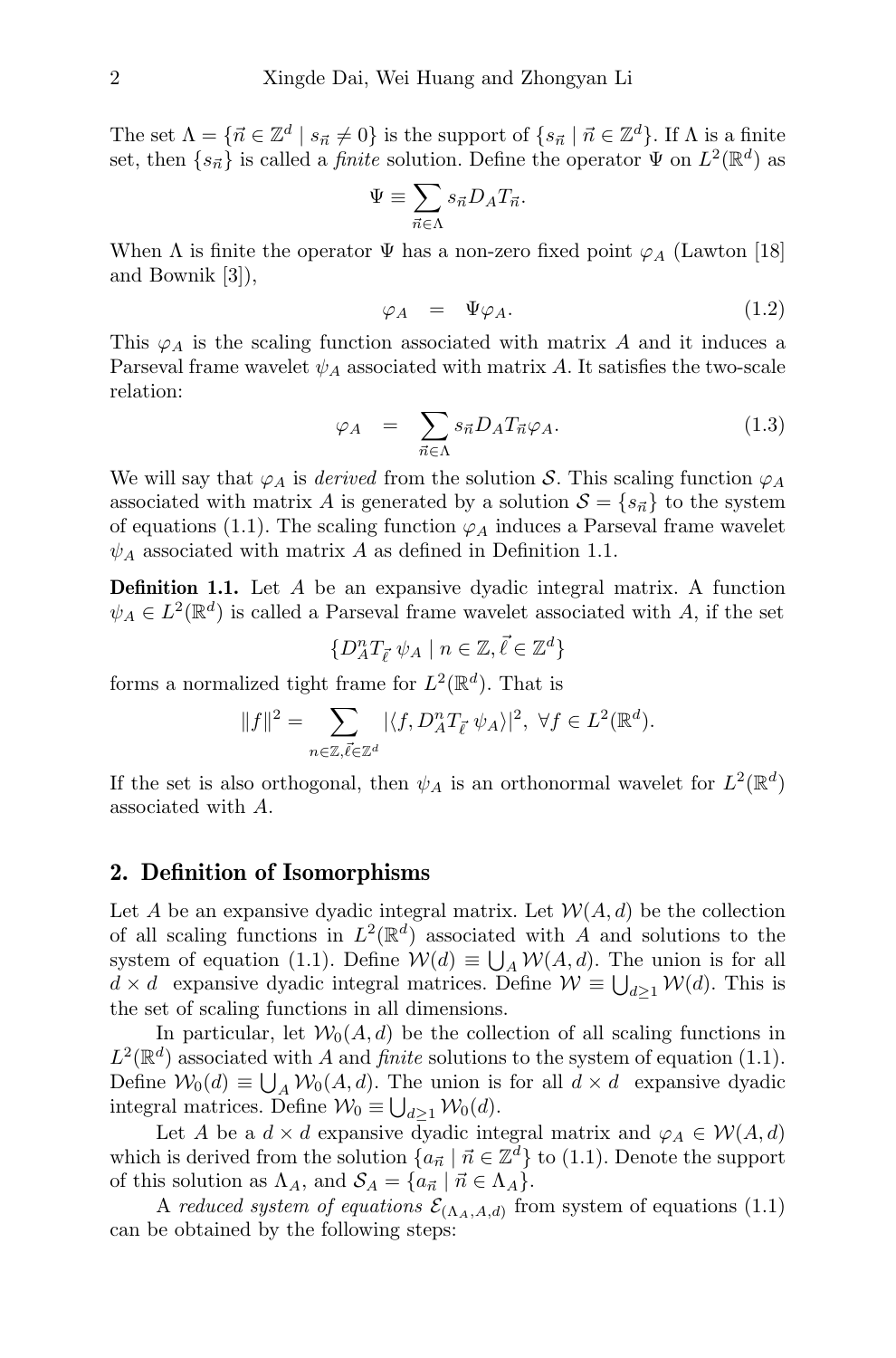- **Step 1.** For  $\vec{n} \in \mathbb{Z}^d \backslash \Lambda_A$ , replace all variables  $h_{\vec{n}}$  in (1.1) by 0.
- **Step 2.** Then remove all trivial equations " $0 = 0$ ".
- Step 3. If there are redundant equations, choose and keep one and remove the other identical equations.

Note that, the discussion of the reduced system of equations  $\mathcal{E}_{(\Lambda_4, A, d)}$ from the support  $\Lambda_A$  does not depend on the existence of a solution  $S_A$ . This gives flexibility in the discussion.

Denote the family of all such reduced systems of equations by  $E$ . A reduced system of equations  $\mathcal{E}_{(\Lambda_A, A, d)}$  has the following form:

$$
\begin{cases} \sum_{\vec{n}\in\Lambda_A} h_{\vec{n}} \overline{h_{\vec{n}+\vec{k}}}= \delta_{\vec{0}\vec{k}}, \ \vec{k}\in\Lambda_A^E, \\ \sum_{\vec{n}\in\Lambda_A} h_{\vec{n}}=\sqrt{2}. \end{cases} \tag{2.1}
$$

The *index set*  $\Lambda_A^E$  in (2.1) is a subset of  $A\mathbb{Z}^d$ . The equation in  $\mathcal{E}_{(\Lambda_A, A, d)}$  that corresponding to  $\vec{k} \in \Lambda_A^E$  is

$$
\sum_{\vec{n}\in\Lambda_A}h_{\vec{n}}\overline{h_{\vec{n}+\vec{k}}}=\delta_{\vec{0}\vec{k}}.
$$

This set  $\Lambda_A^E$  might not be unique due to the Step 3 above. However, it is fixed in discussion. It is clear that  $S_A$  is a solution to (2.1).

Similarly, for an  $s \times s$  expansive dyadic integral matrix B and  $\Lambda_B \subset \mathbb{Z}^s$ , the reduced system of equation is

$$
\mathcal{E}_{(\Lambda_B, B, s)}: \begin{cases} \sum_{\vec{m} \in \Lambda_B} h'_{\vec{m}} \overline{h'_{\vec{m}+\vec{\ell}}} = \delta_{\vec{0}\vec{\ell}}, \ \vec{\ell} \in \Lambda_B^E, \\ \sum_{\vec{m} \in \Lambda_B} h'_{\vec{m}} = \sqrt{2}. \end{cases}
$$
(2.2)

 $\textbf{Definition 2.1.} \ \mathcal{E}_{(\Lambda_A, A, d)}, \mathcal{E}_{(\Lambda_B, B, s)} \in \mathfrak{E} \text{ are isomorphic, or } \mathcal{E}_{(\Lambda_A, A, d)} \sim \mathcal{E}_{(\Lambda_B, B, s)}$ if there exist

- (A). a bijection  $\theta : \Lambda_A \to \Lambda_B$  and
- (B). a bijection  $\eta$  from an index set  $\Lambda_A^E$  of  $\mathcal{E}_{(\Lambda_A, A, d)}$  onto an index set  $\Lambda_B^E$ of  $\mathcal{E}_{(\Lambda_B,B,s)}$

with the following properties: for each  $\vec{k} \in \Lambda_A^E$ , the equation in  $\mathcal{E}_{(\Lambda_B,B,s)}$ generated by  $\vec{\ell} \equiv \eta(\vec{k})$  is obtained by replacing  $h_{\vec{n}}$  by  $h'_{\theta(\vec{n})}$  and  $\delta_{\vec{0}\vec{k}}$  by  $\delta_{\vec{0}\vec{\ell}}$  in the equation in  $\mathcal{E}_{(\Lambda_A, A, d)}$  generated by k.

In each of the examples in Sections 4 and 5 we will list the corresponding matrices A and B, sets  $\Lambda_A$ ,  $\Lambda_A$ , mappings  $\theta$ ,  $\eta$ . The related systems of equations  $(S_A, \mathcal{E}_{(\Lambda_A, A, d)})$  and  $(S_B, \mathcal{E}_{(\Lambda_B, B, s)})$  are reduced. We check each of the cases with computer programs. For simplicity we omit the details.

Let  $S_A = \{a_{\vec{n}} \mid \vec{n} \in \Lambda_A\}$  be a solution to  $(2.1)$  and  $S_B = \{b_{\vec{m}} \mid \vec{m} \in \Lambda_B\}$ be a solution to (2.2). Let  $\varphi_A, \varphi_B \in \mathcal{W}$  be the scaling functions derived from  $(S_A, \mathcal{E}_{(\Lambda_A, A, d)})$  and  $(S_B, \mathcal{E}_{(\Lambda_B, B, s)})$  respectively. Notice that d and s can be different.

**Definition 2.2.** The scaling functions  $\varphi_A$ ,  $\varphi_B$  are algebraically isomorphic, or  $\varphi_A \simeq \varphi_B$ , if  $\mathcal{E}_{(\Lambda_A, A, d)} \sim \mathcal{E}_{(\Lambda_B, B, s)}$  with bijection  $\theta$  and  $\eta$ . And

$$
b_{\theta(\vec{n})} = a_{\vec{n}}, \forall \vec{n} \in \Lambda_A.
$$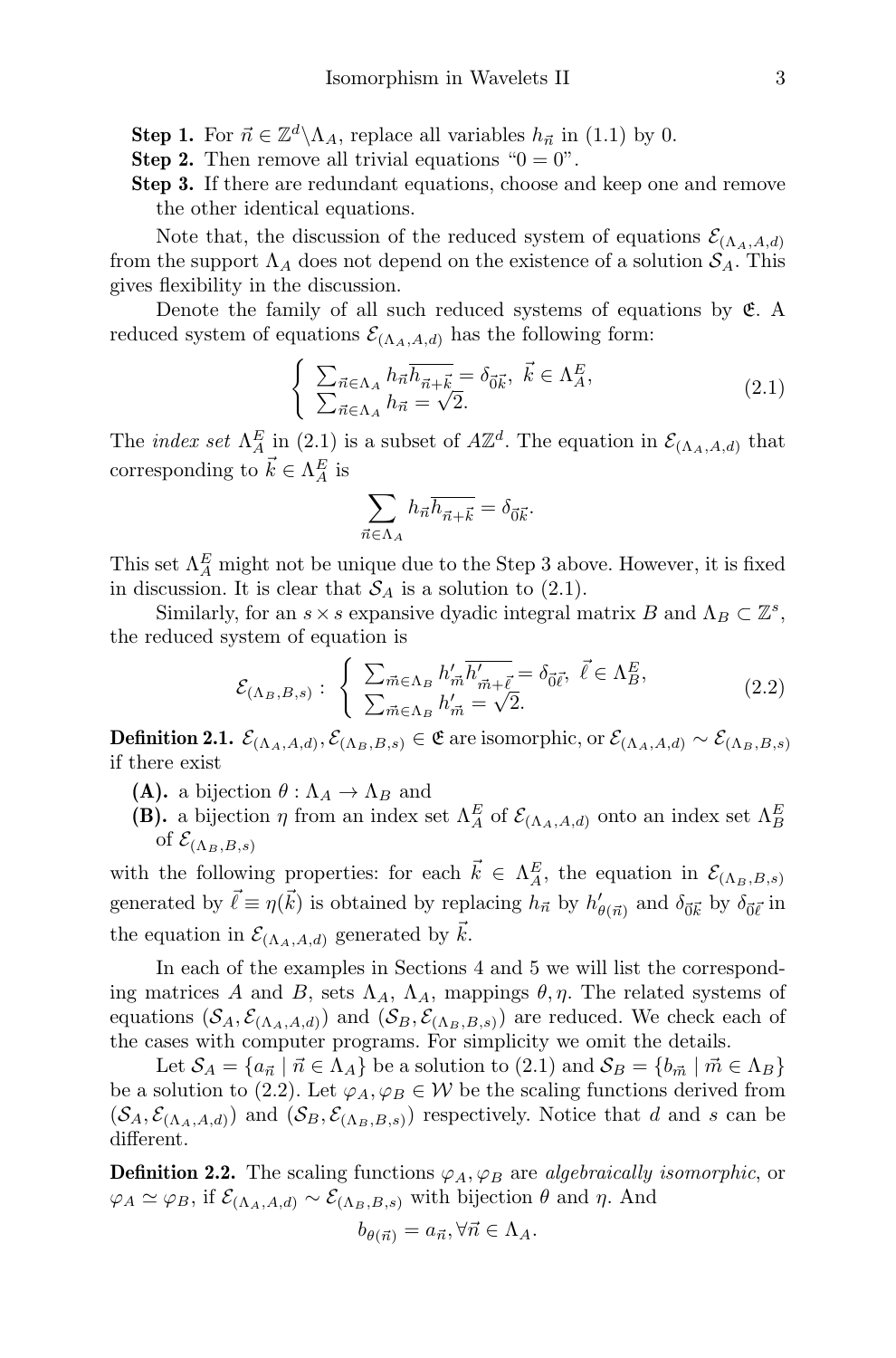It is clear that the isomorphism of the reduced system of equations guarantees the isomorphism of the scaling functions derived from the solutions of the reduced system of equations. We have

**Lemma 2.3.** For isomorphic systems  $\mathcal{E}_{(\Lambda_A, A, d)}$  and  $\mathcal{E}_{(\Lambda_B, B, s)}$  with bijection θ from  $\Lambda_A$  to  $\Lambda_B$ , if  $\mathcal{S}_A = \{a_{\vec{n}} \mid \vec{n} \in \Lambda_A\}$  is a solution to  $\mathcal{E}_{(\Lambda_A, A, d)}$ , then the set  $S_B \equiv \{b_{\vec{m}} = a_{\theta^{-1}(\vec{m})} \mid \vec{m} \in \Lambda_B\}$  is a solution to  $\mathcal{E}_{(\Lambda_B,B,s)}$ . Moreover, the scaling functions derived from  $(S_A, \mathcal{E}_{(\Lambda_A, A,d)})$  and  $(S_B, \mathcal{E}_{(\Lambda_B, B,s)})$ are algebraically isomorphic.

**Definition 2.4.** Let  $\mathcal{U}$  and  $\mathcal{V}$  be subsets of  $\mathcal{W}$ .

1. The set  $U$  is isomorphically embedded into  $V$ ,

 $U \sqsubset V$ .

if for each  $\varphi_U$  in U there is an element  $\varphi_V \in \mathcal{V}$  such that  $\varphi_U \simeq \varphi_V$ . 2. If  $U \sqsubseteq V$  and  $V \sqsubseteq U$ , U and V are isomorphically identical, or

$$
\mathcal{U}\cong\mathcal{V}.
$$

We have

Theorem 2.5.

$$
\mathcal{W}(1) \sqsubseteq \mathcal{W}(2) \sqsubseteq \mathcal{W}(3) \sqsubseteq \cdots,
$$

that is, the sequence  $\{W(d) | d \in \mathbb{N}\}\$ is an ascending sequence.

In [11], we proved that

#### Theorem 2.6.

$$
\mathcal{W}_0(1) \cong \mathcal{W}_0(2) \cong \mathcal{W}_0(3) \cong \cdots,
$$

that is, each  $\varphi \in \mathcal{W}_0$  is isomorphic to a one dimensional scaling function in  $W_0(1)$ .

The purpose of this paper is to prove Theorem 2.5 and present examples for both Theorem 2.5 and Theorem 2.6.

#### 3. Proof of Theorem 2.5

Let s be a natural number and  $d \leq s$  and B be a  $s \times s$  expansive dyadic integral matrix. To prove Theorem 2.5, we need to find a function  $\varphi_B \in \mathcal{W}_0(s)$  for any given  $\varphi_A \in \mathcal{W}_0(d)$  such that  $\varphi_A \simeq \varphi_B$ .

By the Smith Normal Form for integral matrices [2]  $A = UDV$ , where U, V are integral matrices of determinant  $\pm 1$ , and D a diagonal matrix with the last diagonal entry 2 and all other diagonal entries 1. Let  $\vec{e}_1, ..., \vec{e}_d$  be the standard basis for  $\mathbb{Z}^d$ . Note that  $V\mathbb{Z}^d = \mathbb{Z}^d$  and  $U\mathbb{Z}^d = \mathbb{Z}^d$ . We have

$$
\mathbb{Z}^d = span{\vec{e_1}, ..., \vec{e}_{d-1}, 2\vec{e}_d} \cup (span{\vec{e_1}, ..., \vec{e}_{d-1}, 2\vec{e}_d} + \vec{e}_d)
$$
  
=  $D\mathbb{Z}^d \cup (D\mathbb{Z}^d + \vec{e}_d) = DV\mathbb{Z}^d \cup (DV\mathbb{Z}^d + \vec{e}_d)$   
=  $UDV\mathbb{Z}^d \cup U(DV\mathbb{Z}^d + \vec{e}_d) = A\mathbb{Z}^d \cup (A\mathbb{Z}^d + U\vec{e}_d).$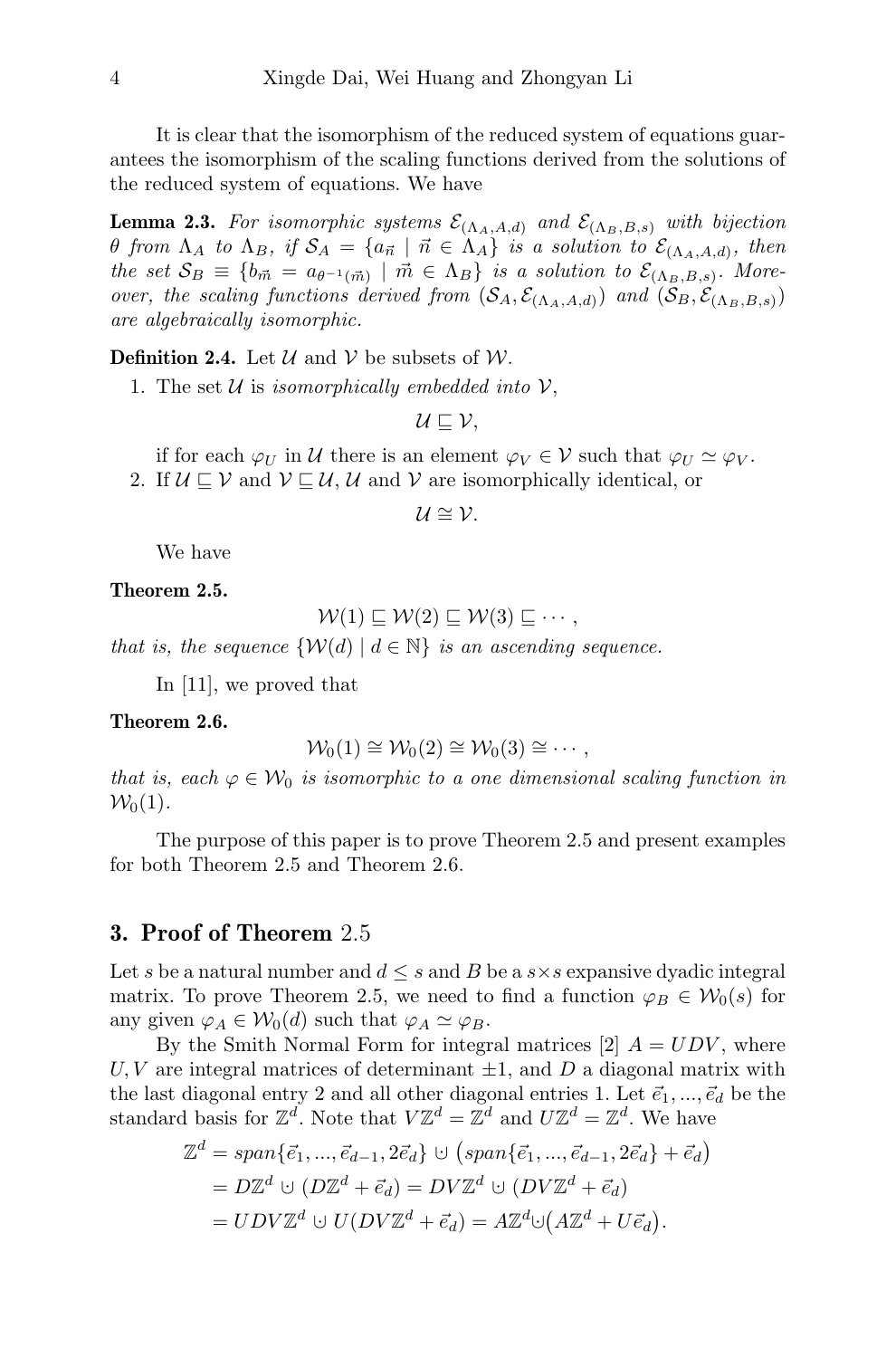Let  $\vec{\ell}_A \equiv U \vec{e}_d$ . It follows that, for any  $d \times d$  expansive dyadic integral matrix A, there exists a vector  $\vec{\ell}_A \in \mathbb{Z}^d \backslash A\mathbb{Z}^d$  such that

$$
\mathbb{Z}^d = A\mathbb{Z}^d \cup (\vec{\ell}_A + A\mathbb{Z}^d).
$$

The same proof shows that there exists a vector  $\vec{\ell}_B \in \mathbb{Z}^s \backslash B\mathbb{Z}^s$  such that

$$
\mathbb{Z}^s = B\mathbb{Z}^s \cup (\vec{\ell}_B + B\mathbb{Z}^s).
$$

Since  $d \leq s$ , we can consider  $\mathbb{R}^d$  as subspace of  $\mathbb{R}^s$ . Let  $\{\vec{e}_1, \vec{e}_2, \cdots, \vec{e}_s\}$ be the standard basis for  $\mathbb{R}^s$ . We will further assume that the first d vectors of the basis,  $\{\vec{e_1}, \vec{e_2}, \cdots, \vec{e_d}\}$  be the standard basis for  $\mathbb{R}^d$ .

Define the mapping  $\Theta$  from  $\mathbb{Z}^d$  to  $\mathbb{Z}^s$ .

$$
\Theta(\vec{n}) = \begin{cases} BA^{-1}(\vec{n}), & \text{if } \vec{n} \in A\mathbb{Z}^d, \\ \vec{\ell}_B + BA^{-1}(\vec{n} - \vec{\ell}_A), & \text{if } \vec{n} \in \vec{\ell}_A + A\mathbb{Z}^d. \end{cases}
$$
(3.1)

This is a well-defined mapping on  $\mathbb{Z}^d$  since  $\mathbb{Z}^d = A\mathbb{Z}^d \cup (\vec{\ell}_A + A\mathbb{Z}^d)$  with range  $\Theta(\mathbb{Z}^d) \subset \mathbb{Z}^s$ . Since  $\det B \neq 0$  and A has an inverse on  $A\mathbb{Z}^d$  with range contained in  $\Theta(\mathbb{Z}^d) \subseteq \mathbb{Z}^s$ , the mapping  $\Theta$  is an injection. We have  $\Theta(\vec{0}) = \vec{0}$ . Also, if  $\Theta(\vec{x}) = \vec{0}$  for some  $\vec{x} \in \mathbb{Z}^d$  then  $\vec{x} = \vec{0}$ .

**Lemma 3.1.** For  $\vec{n} \in \mathbb{Z}^d$  and  $\vec{k} \in A\mathbb{Z}^d$ , we have

$$
\Theta(\vec{n} + \vec{k}) = \Theta(\vec{n}) + \Theta(\vec{k}).
$$

*Proof.* Since  $\vec{k} \in A\mathbb{Z}^d$ ,  $\Theta(\vec{k}) = BA^{-1}(\vec{k})$ . We have

Since  $\vec{k} \in A\mathbb{Z}^d$ ,  $\vec{n} + \vec{k} \in A\mathbb{Z}^d$  iff  $\vec{n} \in A\mathbb{Z}^d$ . Also  $\vec{n} + \vec{k} \in \vec{\ell}_A + A\mathbb{Z}^d$  iff  $\vec{n} \in \vec{\ell}_A + A\mathbb{Z}^d$ . So we have

$$
\Theta(\vec{n}) + \Theta(\vec{k}) = BA^{-1}(\vec{k}) + \begin{cases} BA^{-1}(\vec{n}), \ \vec{n} \in A\mathbb{Z}^d \\ \vec{\ell}_B + BA^{-1}(\vec{n} - \vec{\ell}_A), \ \vec{n} \in \vec{\ell}_A + A\mathbb{Z}^d \end{cases}
$$

$$
= \begin{cases} BA^{-1}(\vec{n} + \vec{k}), \ \vec{n} \in A\mathbb{Z}^d \\ \vec{\ell}_B + BA^{-1}((\vec{n} + \vec{k}) - \vec{\ell}_A), \ \vec{n} \in \vec{\ell}_A + A\mathbb{Z}^d \end{cases}
$$

$$
= \Theta(\vec{n} + \vec{k}).
$$

**Lemma 3.2.** If  $\vec{n}_1, \vec{n}_2 \in \mathbb{Z}^d$  and  $\vec{\ell} \equiv \Theta(\vec{n}_2) - \Theta(\vec{n}_1) \in B\mathbb{Z}^s$ , then there exists a vector  $\vec{k} \in A\mathbb{Z}^d$  such that  $\vec{\ell} = \Theta(\vec{k})$ , and  $\vec{n}_2 = \vec{n}_1 + \vec{k}$ .

*Proof.* Since  $\Theta(\vec{n}_2) - \Theta(\vec{n}_1) = \vec{\ell} \in B\mathbb{Z}^d$ , by Equation (3.1) we have only two cases.

Case (1), both  $\Theta(\vec{n}_1), \Theta(\vec{n}_2)$  are in  $B\mathbb{Z}^s$ . By Equation (3.1),  $n_1 =$  $A\lambda_1, n_2 = A\lambda_2$  for some vectors  $\lambda_1, \lambda_2 \in \mathbb{Z}^d$ . Denote  $\vec{k} = A\lambda_2 - A\lambda_1 \in A\mathbb{Z}^d$ . So  $\vec{\ell} = \Theta(\vec{n}_2) - \Theta(\vec{n}_1) = BA^{-1}(A\lambda_2) - BA^{-1}(A\lambda_1) = BA^{-1}(A\lambda_2 - A\lambda_1) = \Theta(\vec{k}).$ We have  $\vec{\ell} = \Theta(\vec{k})$  and  $\vec{n}_2 - \vec{n}_1 = \vec{k}$ .

Case (2). Both  $\Theta(\vec{n}_1), \Theta(\vec{n}_2)$  are in  $\vec{\ell}_B + B\mathbb{Z}^s$ . By Equation (3.1),  $n_1 =$  $\vec{\ell}_A + A\lambda_1, n_2 = \vec{\ell}_A + A\lambda_2$  for some vectors  $\lambda_1, \lambda_2 \in \mathbb{Z}^d$ . Denote  $\vec{k} = A\lambda_2 - A\lambda_1 \in$ 

 $\Box$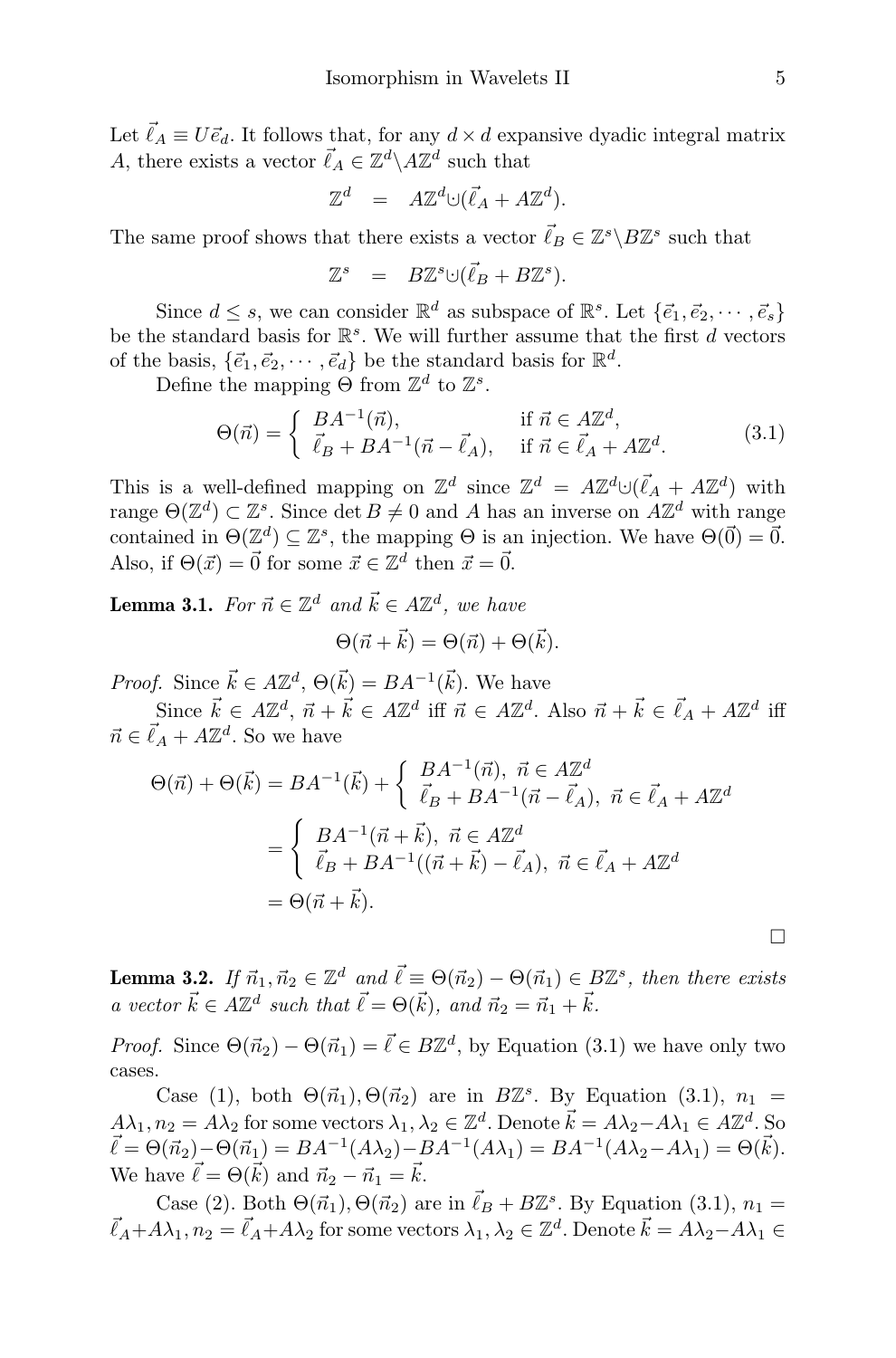$A\mathbb{Z}^d$ . So  $\vec{\ell} = \Theta(\vec{n}_2) - \Theta(\vec{n}_1) = (\vec{\ell}_A + BA^{-1}(A\lambda_2)) - (\vec{\ell}_A + BA^{-1}(A\lambda_1)) =$  $BA^{-1}(A\lambda_2 - A\lambda_1) = \Theta(\vec{k})$ . We have  $\vec{\ell} = \Theta(\vec{k})$  and  $\vec{n}_2 - \vec{n}_1 = \vec{k}$ .

For matrix  $B$ , the system of equation in  $(1.1)$  becomes

$$
\begin{cases}\n\sum_{\vec{m}\in\mathbb{Z}^s} h'_{\vec{m}} \overline{h'_{\vec{m}+\vec{\ell}}} = \delta_{\vec{0}\vec{\ell}}, \ \vec{\ell} \in B\mathbb{Z}^s, \\
\sum_{\vec{m}\in\mathbb{Z}^s} h'_{\vec{m}} = \sqrt{2}.\n\end{cases}
$$
\n(3.2)

Consider the reduced system  $\mathcal{E}_{(\Lambda_A, A, d)}$  with index set  $\Lambda_A^E$ . Define  $\theta \equiv$  $\Theta|_{\Lambda_A}$  and  $\eta \equiv \Theta|_{\Lambda_A^E}$ . Denote  $\Lambda_B \equiv \theta(\Lambda_A)$ . Since  $\Theta$  is an injection from  $\mathbb{Z}^d$  to  $\mathbb{Z}^s$ ,  $\theta$  is a bijection from  $\Lambda_A$  to  $\Lambda_B$ .

Let  $\mathcal{S}_A = \{a_{\vec{n}} \mid \vec{n} \in \Lambda_A\}$  be a solution to  $\mathcal{E}_{(\Lambda_A, A, d)}$ . Define

$$
b_{\vec{m}} \equiv \begin{cases} a_{\theta^{-1}(\vec{m})}, & \text{if } \vec{m} \in \Lambda_B, \\ 0, & \text{if } \vec{m} \in \mathbb{Z}^s \backslash \Lambda_B. \end{cases}
$$
  

$$
\mathcal{S}_B \equiv \{b_{\vec{m}} \mid \vec{m} \in \Lambda_B\}.
$$

To prove that  $\varphi_B \simeq \varphi_A$ , by Definition 2.2, we only need to show that 1. The system of equation

$$
\begin{cases}\n\sum_{\vec{m}\in\Lambda_B} h'_{\vec{m}} \overline{h'_{\vec{m}+\vec{\ell}}} = \delta_{\vec{0}\vec{\ell}}, \ \vec{\ell}\in\eta(\Lambda_A^E), \\
\sum_{\vec{m}\in\Lambda_B} h'_{\vec{m}} = \sqrt{2}.\n\end{cases}
$$
\n(3.3)

is the reduced system of equations  $\mathcal{E}_{(\Lambda_B,B,s)}$ . Or equivalently, the set  $\eta(\Lambda_A^E)$  is an index set for  $\mathcal{E}_{(\Lambda_B,B,s)}$ , denoted as  $\Lambda_B^E$ . This is Lemma 3.3 below.

2. The set  $S_B \equiv \{b_{\vec{m}} \mid \vec{m} \in \Lambda_B\}$  is a solution to (3.3) by Lemma 2.3.

**Lemma 3.3.** The set  $\eta(\Lambda_A^E)$  is an index set for  $\mathcal{E}_{(\Lambda_B,B,s)}$ .

*Proof.* Let  $\vec{k} \in \Lambda_A^E$ . A reduced equation in  $\mathcal{E}_{(\Lambda_A, A, d)}$  generated by  $\vec{k}$  has the following form:

$$
\sum_{\vec{n}\in\Lambda_A}h_{\vec{n}}\overline{h_{\vec{n}+\vec{k}}}=\delta_{\vec{0}\vec{k}}.\tag{3.4}
$$

We will show that  $\vec{\ell} \equiv \eta(\vec{k}) \in B\mathbb{Z}^s$  generates an reduced equation in  $\mathcal{E}_{(\Lambda_B,B,s)}$ . We write

$$
\sum_{\vec{m}\in\mathbb{Z}^s}h'_{\vec{m}}\overline{h'_{\vec{m}+\vec{\ell}}}=\delta_{\vec{0}\vec{\ell}}
$$

Note that  $h'_{\vec{m}} = 0$  for  $\vec{m} \notin \Lambda_B$ , so the above equation is the same as

$$
\sum_{\vec{m}\in\Lambda_B} h'_{\vec{m}} \overline{h'_{\vec{m}+\vec{\ell}}} = \delta_{\vec{0}\vec{\ell}}.\tag{3.5}
$$

By definition of  $\theta$ ,  $\eta$  and the fact that  $\Lambda_B \equiv \theta(\Lambda_A)$ , we have

$$
\sum_{\vec{n}\in\Lambda_A} h'_{\theta(\vec{n})} \overline{h'_{\theta(\vec{n})+\eta(\vec{k})}} = \delta_{\vec{0}\eta(\vec{k})}
$$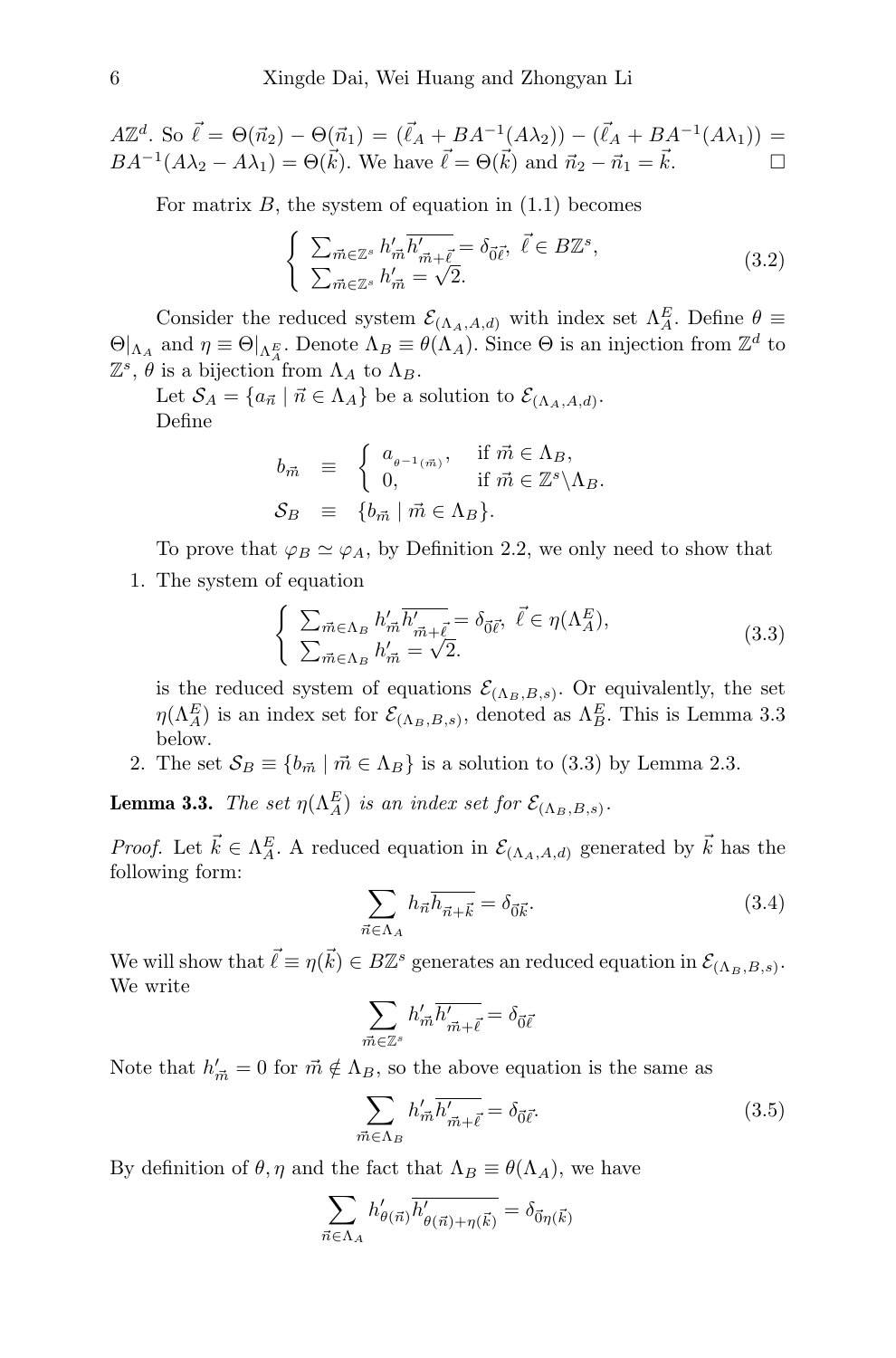By Lemma 3.1, 
$$
\theta(\vec{n} + \vec{k}) = \theta(\vec{n}) + \Theta(\vec{k}) = \theta(\vec{n}) + \eta(\vec{k})
$$
, thus  
\n
$$
\sum_{\vec{n} \in \Lambda_A} h'_{\theta(\vec{n})} \overline{h'_{\theta(\vec{n} + \vec{k})}} = \delta_{\vec{0}\eta(\vec{k})}
$$

Replace  $h'_{\theta(\vec{n})}$  with  $h_{\vec{n}}, h'_{\theta(\vec{n}+\vec{k})}$  with  $h_{\vec{n}+\vec{k}}$  and  $\delta_{\vec{0}\eta(\vec{k})}$  with  $\delta_{\vec{0}\vec{k}}$ , We obtained the the same equation as  $(3.4)$ . Since  $(3.4)$  is non-trivial,  $(3.5)$  is non-trivial as well. Furthermore, (3.5) is a reduced equation in  $\mathcal{E}_{(\Lambda_B,B,s)}$ . It is clear that different elements in  $\eta(\Lambda_A^E)$  generate different equations in  $\mathcal{E}_{(\Lambda_B,B,s)}$ .

Next, we will show that every (non-trivial) equation in  $\mathcal{E}_{(\Lambda_B,B,s)}$  can be generated by an element in  $\eta(\Lambda_A^E)$ . Let the following be a non-trivial equation in  $\mathcal{E}_{(\Lambda_B,B,s)}$  generated by  $\vec{\ell}_0 \in B\mathbb{Z}^s$ :

$$
\sum_{\vec{m}\in\Lambda_B} h'_{\vec{m}} \overline{h'_{\vec{m}+\vec{\ell_0}}} = \delta_{\vec{0}\vec{\ell_0}}.\tag{3.6}
$$

Denote  $\vec{m} = \theta(\vec{n})$ , where  $\vec{n} \in \Lambda_A \subset \mathbb{Z}^d$ :

$$
\sum_{\theta(\vec{n}) \in \Lambda_B} h'_{\theta(\vec{n})} \overline{h'_{\theta(\vec{n}) + \vec{\ell_0}}} = \delta_{\vec{0}\vec{\ell_0}}.
$$

By Lemma 3.2, there exists  $\vec{k}_0 \in A \mathbb{Z}^d$  such that  $\vec{\ell}_0 = \Theta(\vec{k}_0)$ :

$$
\sum_{\Theta(\vec{n}) \in \Lambda_B} h'_{\Theta(\vec{n})} \overline{h'_{\Theta(\vec{n}) + \Theta(\vec{k}_0)}} = \delta_{\vec{0} \Theta(\vec{k}_0)}.
$$

By Lemma 3.1,

$$
\sum_{\Theta(\vec{n}) \in \Lambda_B} h'_{\Theta(\vec{n})} \overline{h'_{\Theta(\vec{n} + \vec{k}_0)}} = \delta_{\vec{0} \Theta(\vec{k}_0)}.
$$

Replace  $h'_{\Theta(\vec{n})}$  with  $h_{\vec{n}}, h'_{\Theta(\vec{n}+\vec{k}_0)}$  with  $h_{\vec{n}+\vec{k}_0}$  and  $\delta_{\vec{0}\Theta(\vec{k}_0)}$  with  $\delta_{\vec{0}\vec{k}_0}$ , we have  $\sum$  $\vec{n} \in \Lambda_A$  $h_{\vec{n}} h_{\vec{n} + \vec{k}_0} = \delta_{\vec{0}\vec{k}_0}$ .

It is clear that this is a reduced non-trivial equation in  $\mathcal{E}_{(\Lambda_A, A, d)}$  generated by  $\vec{k}_0$ . On the other hand, since this is a reduced non-trivial equation in  $\mathcal{E}_{(\Lambda_A, A, d)}$ , it is generated by an element  $\vec{k}$  in its index set  $\Lambda_A^E$ . It follows that  $\vec{\ell} \equiv \eta(\vec{k}) \in \Lambda_B^E$  generates the same equation as (3.6). Hence  $\Lambda_B^E = \eta(\Lambda_A^E)$  is an index set for  $\mathcal{E}_{(\Lambda_B,B,s)}$ .

 $\Box$ 

The proof of Theorem 2.5 is completed.

#### 4. Examples from higher dimensions to one dimension

Examples for Theorem 2.6 are presented in this section.

The sublattice  $A\mathbb{Z}^d$  generated by the  $d \times d$  expansive dyadic integral matrix A can be further simplified by changing of basis: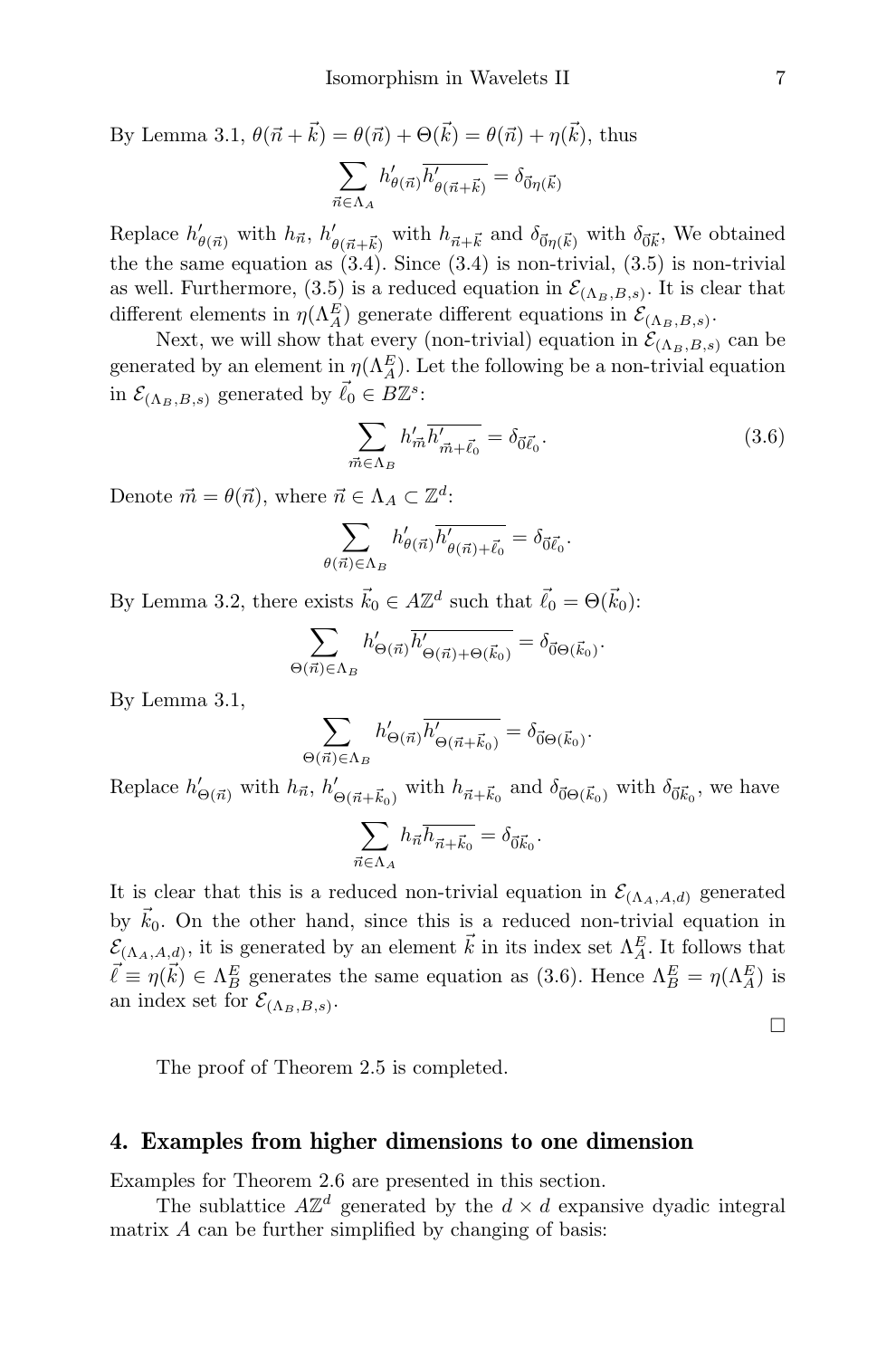**Proposition 4.1.** [11] Let  $d \geq 1$  be a natural number and A a  $d \times d$  expansive dyadic integral matrix. Then  $\mathbb{R}^d$  has a basis  $\{\vec{f}_j \mid j = 1, ..., d\}$  with properties that, under this new basis, a vector  $\vec{k}$  is in  $A\mathbb{Z}^d$  if and only if the last coordinate of  $\vec{k}$  is an even number. That is, under this new basis, we have

$$
A\mathbb{Z}^{d} = \{ (\vec{x}, 2n) \mid \vec{x} \in \mathbb{Z}^{d-1}, n \in \mathbb{Z} \}. \tag{4.1}
$$

Hence, for simplicity, all matrices discussed in the examples in this section will have this property (4.1). Let A be a  $d \times d$  expansive dyadic integral matrix with properites (4.1).

For a natural number  $N \geq 1$ , define

$$
\Lambda_{d,N} \equiv [0, 2^N)^d \cap \mathbb{Z}^d = \{(n_1, \cdots, n_d) \mid 0 \le n_1, \cdots, n_d \le 2^N - 1\}.
$$
 (4.2)

The set  $\Lambda_{d,N}$  contains  $2^{dN}$  elements in  $\mathbb{Z}^d$ .

For vector  $\vec{n} = (n_1, n_2, \dots, n_{d-1}, n_d) \in \mathbb{Z}^d$ , define the function  $\sigma_{d,N}$ :  $\mathbb{Z}^d \to \mathbb{Z}$  as :

$$
\sigma_{d,N}(\vec{n}) = \sum_{j=1}^{d} n_j \cdot 4^{(j-1)N}.
$$
\n(4.3)

Define  $f_{d,N} : \mathbb{Z}^d \to \mathbb{Z}$ :

$$
f_{d,N}(\vec{x},y) \equiv \left\lfloor \frac{y}{2} \right\rfloor 2^{(2d-3)N+2} + \begin{cases} 2\sigma_{d-1,N}(\vec{x}) & y \text{ even} \\ 2\sigma_{d-1,N}(\vec{x}) + 1 & y \text{ odd} \end{cases} \quad \forall \vec{x} \in \mathbb{Z}^{d-1}, y \in \mathbb{Z}
$$
\n
$$
(4.4)
$$

where  $\lfloor \frac{y}{2} \rfloor$  gives the greatest integer that is less than or equal to  $\frac{y}{2}$ .

Define mappings  $\theta_{d,N}$  and  $\eta_{d,N}$  as follows:

$$
\theta_{d,N}(\vec{x},y)\equiv f_{d,N}(\vec{x},y),\ (\vec{x},y)\in\Lambda_{d,N}\tag{4.5}
$$

$$
\eta_{d,N}(\left(\vec{x},y\right)) \equiv f_{d,N}(\vec{x},y), \; (\vec{x},y) \in \Lambda_{d,N}^E. \tag{4.6}
$$

 $\theta_{d,N}, \eta_{d,N}$  are injections on  $\Lambda_{d,N}$  and  $\Lambda_{d,N}^E$  respectively.

Denote

$$
\begin{aligned}\n\Lambda_A &= \Lambda_{d,N}.\n\Lambda_A^E &= \{\vec{n} = (\vec{x}, 2j) \in \mathbb{Z}^d \mid \sigma_{d,N}(\vec{n}) \ge 0; \vec{n} \in (-2^N, 2^N)^d \cap \mathbb{Z}^d\}.\n\theta &= \theta_{d,N}.\n\eta &= \eta_{d,N}.\n\Lambda_1 &= \theta(\Lambda_A).\n\Lambda_1^E &= \eta(\Lambda_A^E).\n\end{aligned}
$$

With the above settings, the following Theorem collects some results from Section 4 of [11]. This is a special version of Theorem 2.6.

**Theorem 4.2.** 1. The systems of equations  $\mathcal{E}_{(\Lambda_A, A, d)}$  is a reducing system and  $\Lambda_A^E$  is an index set.

2. The systems of equations  $\mathcal{E}_{(\Lambda_1,[2],1)}$  is a reducing system and  $\Lambda_1^E$  is an index set.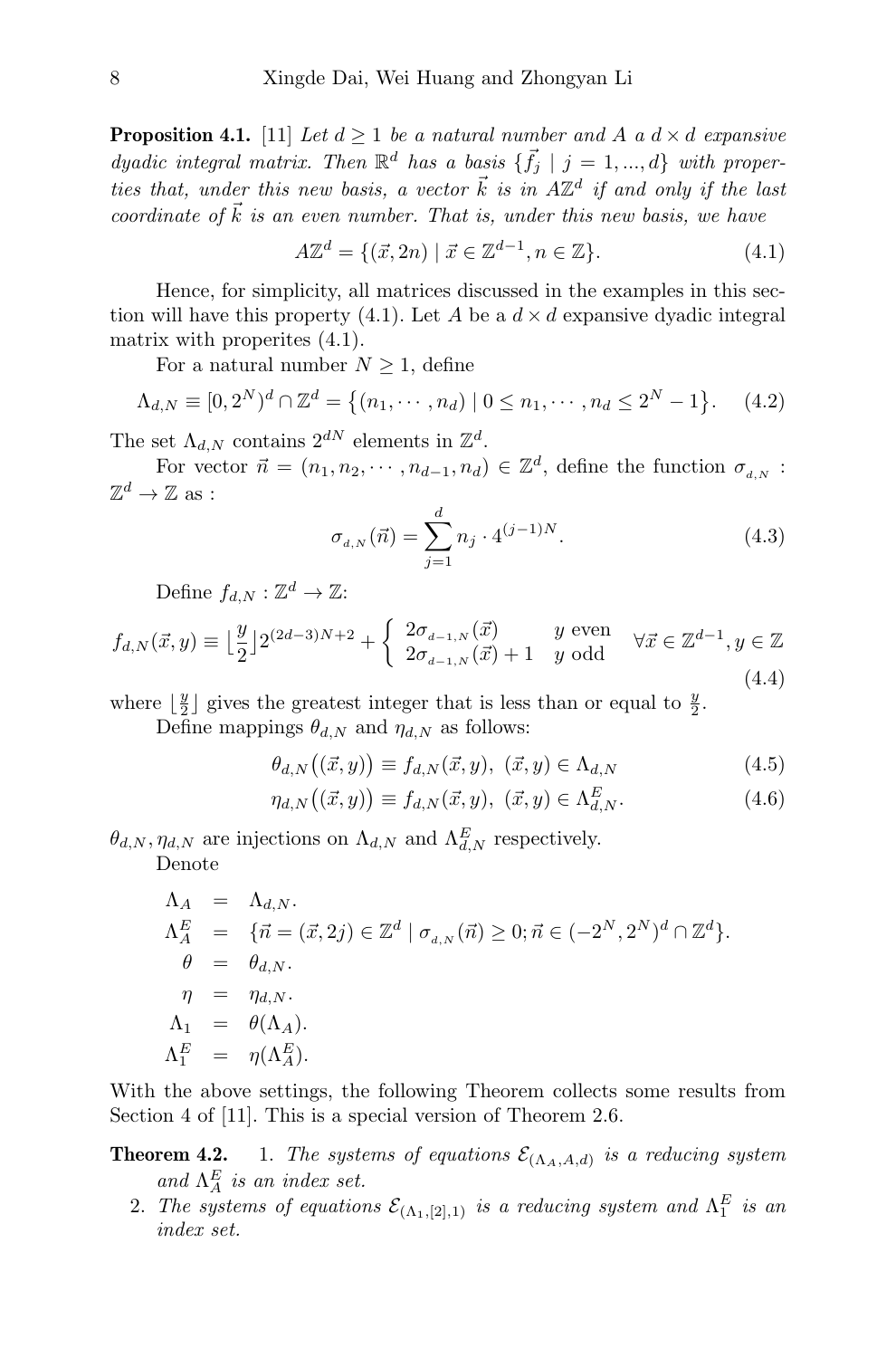3. The systems of equations  $\mathcal{E}_{(\Lambda_A, A, d)}$  and  $\mathcal{E}_{(\Lambda_1, [2], 1)}$  are isomorphic with bijections  $\theta$  and  $\eta$ :

*Example.* Let  $A = \begin{bmatrix} -1 & 2 \\ -2 & 2 \end{bmatrix}$  and  $B = [2]$ . Choose  $\Lambda_A = \Lambda_{2,1} = \{(0,0), (0,1), (1,0), (1,1)\}$ . It is clear that  $\mathcal{E}_{(\Lambda_A, A, 2)}$ below is a reduced system of equation:

 $\mathcal{E}_{(\Lambda_A, A, d)} \sim \mathcal{E}_{(\Lambda_1, [2], 1)}.$ 

$$
\mathcal{E}_{(\Lambda_A, A, 2)}: \begin{cases} h_{00} + h_{10} + h_{01} + h_{11} = \sqrt{2} \\ h_{00}^2 + h_{10}^2 + h_{01}^2 + h_{11}^2 = 1 \\ h_{00} \cdot h_{10} + h_{01} \cdot h_{11} = 0. \end{cases}
$$

The bijections defined in (4.5) and (4.6) become

$$
\theta(x,y) = \left\lfloor \frac{y}{2} \right\rfloor 4 + \begin{cases} 2x & y \text{ even} \\ 2x+1 & y \text{ odd} \end{cases} (x,y) \in \Lambda_A;
$$
  

$$
\eta(x,y) = \left\lfloor \frac{y}{2} \right\rfloor 4 + \begin{cases} 2x & y \text{ even} \\ 2x+1 & y \text{ odd} \end{cases} (x,y) \in \Lambda_A^E = \{(0,0), (1,0)\}.
$$

The mappings are:

| $\Lambda_A$ | $\Lambda_B = \theta(\Lambda_A)$ | $\Lambda_4^E$ | $\Lambda_B^E = \eta(\Lambda_A^E)$ |
|-------------|---------------------------------|---------------|-----------------------------------|
| (0,0)       |                                 |               |                                   |
| (0,         |                                 |               |                                   |
| (1, 0)      |                                 | (1,0)         |                                   |
|             |                                 |               |                                   |

Under the above mapping ,the corresponding isomorphic systems of equations are

$$
\begin{cases}\n\mathcal{E}_{(\Lambda_A, A, 2)}: & \mathcal{E}_{(\Lambda_B, B, 1)}: \\
h_{00} + h_{10} + h_{01} + h_{11} = \sqrt{2} \\
h_{00}^2 + h_{10}^2 + h_{01}^2 + h_{11}^2 = 1 \\
h_{00} \cdot h_{10} + h_{01} \cdot h_{11} = 0.\n\end{cases}\n\begin{cases}\n\mathcal{E}_{(\Lambda_B, B, 1)}: \\
h_0 + h_1 + h_2 + h_3 = \sqrt{2} \\
h_0^2 + h_1^2 + h_2^2 + h_3^2 = 1 \\
h_0 \cdot h_2 + h_1 \cdot h_3 = 0.\n\end{cases}
$$

*Example.* Let  $A = \begin{bmatrix} -1 & 2 \\ -2 & 2 \end{bmatrix}$  and  $B = [2]$ . Choose  $\Lambda_A = \Lambda_{2,3} = \{(x, y) \mid$  $0 \le x, y \le 2^3 - 1$ . The index set  $\Lambda_A^E$  for  $\mathcal{E}_{(\Lambda_A, A, 2)}$  is  $\{(x, y) \mid -7 \le x \le 7, y \in$  ${2, 4, 6}$  or  $0 \le x \le 7, y = 0$ }.

The bijections defined in (4.5) and (4.6) become

$$
\theta(x,y) = \left\lfloor \frac{y}{2} \right\rfloor 2^{3+2} + \begin{cases} 2x & y \text{ even} \\ 2x+1 & y \text{ odd} \end{cases} (x,y) \in \Lambda_A;
$$
  

$$
\eta(x,y) = \left\lfloor \frac{y}{2} \right\rfloor 2^{3+2} + \begin{cases} 2x & y \text{ even} \\ 2x+1 & y \text{ odd} \end{cases} (x,y) \in \Lambda_A^E.
$$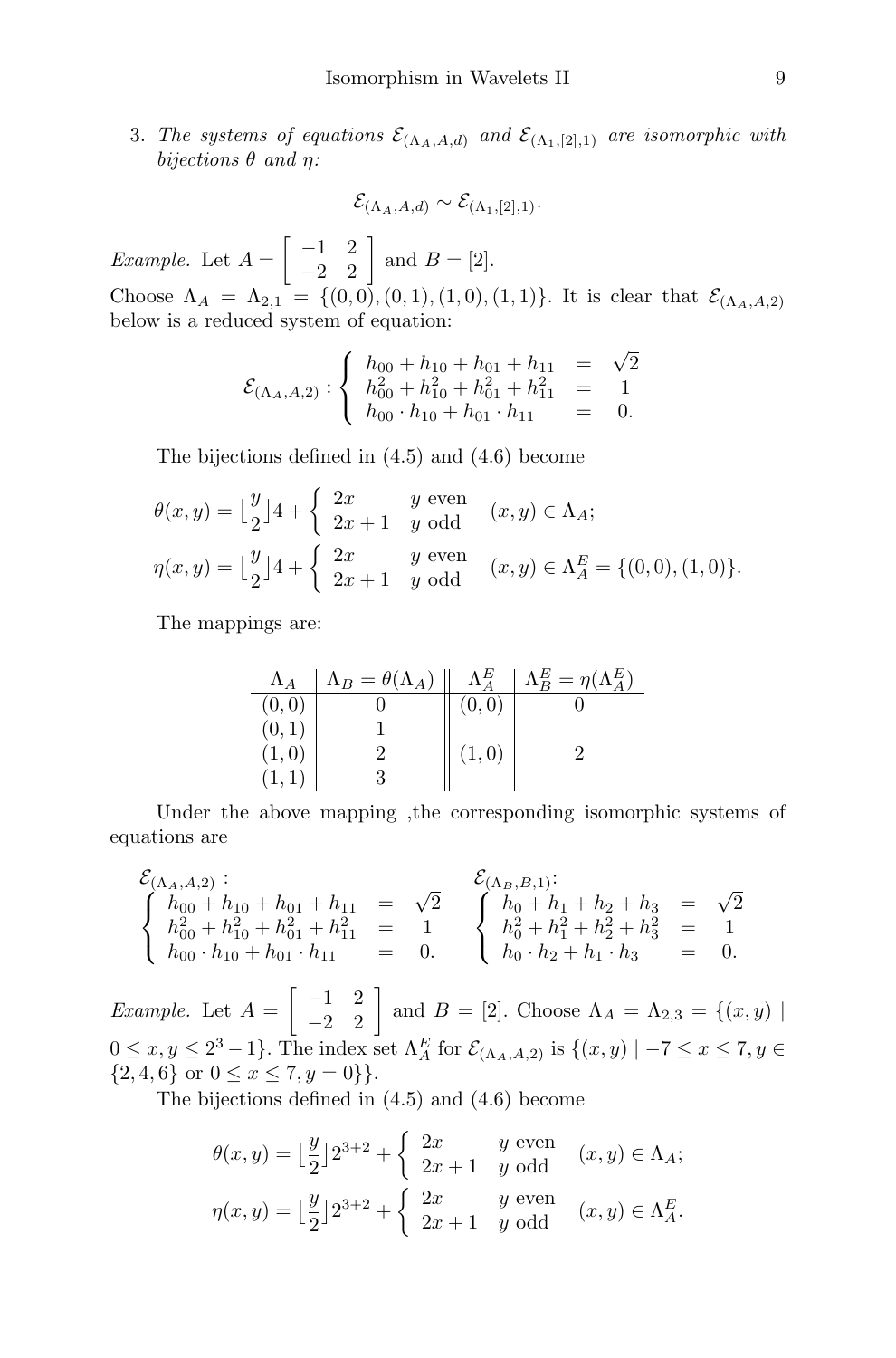|                  | The mappings are: |                |                |                  |    |             |                  |     |
|------------------|-------------------|----------------|----------------|------------------|----|-------------|------------------|-----|
| $\theta(x,y)$    | $\boldsymbol{0}$  | 1              | $\overline{2}$ | $\boldsymbol{3}$ | 4  | $\mathbf 5$ | 6                | 7   |
| 0                | 0                 | 1              | 32             | 33               | 64 | 65          | $96\overline{)}$ | 97  |
| $\mathbf 1$      | $\overline{2}$    | 3              | 34             | 35               | 66 | 67          | 98               | 99  |
| $\overline{c}$   | $\overline{4}$    | 5              | 36             | 37               | 68 | 69          | 100              | 101 |
| 3                | 6                 | 7              | 38             | 39               | 70 | 71          | 102              | 103 |
| $\overline{4}$   | 8                 | 9              | 40             | 41               | 72 | 73          | 104              | 105 |
| $\overline{5}$   | 10                | 11             | 42             | 43               | 74 | 75          | 106              | 107 |
| $\,6$            | 12                | 13             | 44             | 45               | 76 | 77          | 108              | 109 |
| 7                | 14                | 15             | 46             | 47               | 78 | 79          | 110              | 111 |
|                  |                   |                |                |                  |    |             |                  |     |
| $\eta(x,y)$      | $\boldsymbol{0}$  | $\overline{2}$ | 4              | 6                |    |             |                  |     |
| -7               |                   | 18             | 50             | 82               |    |             |                  |     |
| $-6$             |                   | 20             | 52             | 84               |    |             |                  |     |
| $-5$             |                   | 22             | 54             | 86               |    |             |                  |     |
| $-4$             |                   | 24             | 56             | 88               |    |             |                  |     |
| $\text{-}3$      |                   | 26             | 58             | 90               |    |             |                  |     |
| $-2$             |                   | 28             | 60             | 92               |    |             |                  |     |
| $-1$             |                   | 30             | 62             | 94               |    |             |                  |     |
| $\boldsymbol{0}$ | 0                 | 32             | 64             | 96               |    |             |                  |     |
| 1                | $\overline{2}$    | 34             | 66             | 98               |    |             |                  |     |
| $\overline{2}$   | $\overline{4}$    | 36             | 68             | 100              |    |             |                  |     |
| 3                | 6                 | 38             | 70             | 102              |    |             |                  |     |
| $\overline{4}$   | 8                 | 40             | 72             | 104              |    |             |                  |     |
| $\overline{5}$   | 10                | 42             | 74             | 106              |    |             |                  |     |
| 6                | 12                | 44             | 76             | 108              |    |             |                  |     |
| 7                | 14                | 46             | 78             | 110              |    |             |                  |     |

For example,  $\theta(4,3) = 41$  according to the above mapping table.  $\Lambda_B =$  $\theta(\Lambda_A)$  is the content listed in the table for  $\theta$  and  $\Lambda_B^E = \eta(\Lambda_A^E)$  is the content listed in the table for  $\eta$ . The corresponding isomorphic systems of equations can be obtained:

$$
\begin{cases}\n\sum_{\vec{n}\in\Lambda_A} h_{\vec{n}} & =\sqrt{2} \\
\sum_{\vec{n}\in\Lambda_A} h_{\vec{n}} & =1\n\end{cases}\n\begin{cases}\n\sum_{\vec{n}\in\Lambda_B} h_m & =\sqrt{2} \\
\sum_{\vec{n}\in\Lambda_A} h_{\vec{n}} \cdot h_{\vec{n}+\vec{k}} & =0, \ \vec{k}\in\Lambda_A^E\n\end{cases}\n\begin{cases}\n\sum_{m\in\Lambda_B} h_m & =\sqrt{2} \\
\sum_{m\in\Lambda_B} h_m^2 & =1\n\end{cases}\n=1
$$

Example. Let  $A =$  $\lceil$  $\overline{\phantom{a}}$ 0 0 -1 1 0 0 0 2 0 1 and  $B = [2]$ . Choose  $\Lambda_A = \Lambda_{3,1} = \{(\vec{x}, y) \mid \vec{x}\}$  $\vec{x} = (n_1, n_2), y = n_3, 0 \le n_1, n_2, n_3 \le 2^1 - 1$ . The index set  $\Lambda_A^E$  for  $\mathcal{E}_{(\Lambda_A, A, 3)}$ is  $\{(0, 0, 0), (1, 0, 0), (-1, 1, 0), (0, 1, 0), (1, 1, 0)\}.$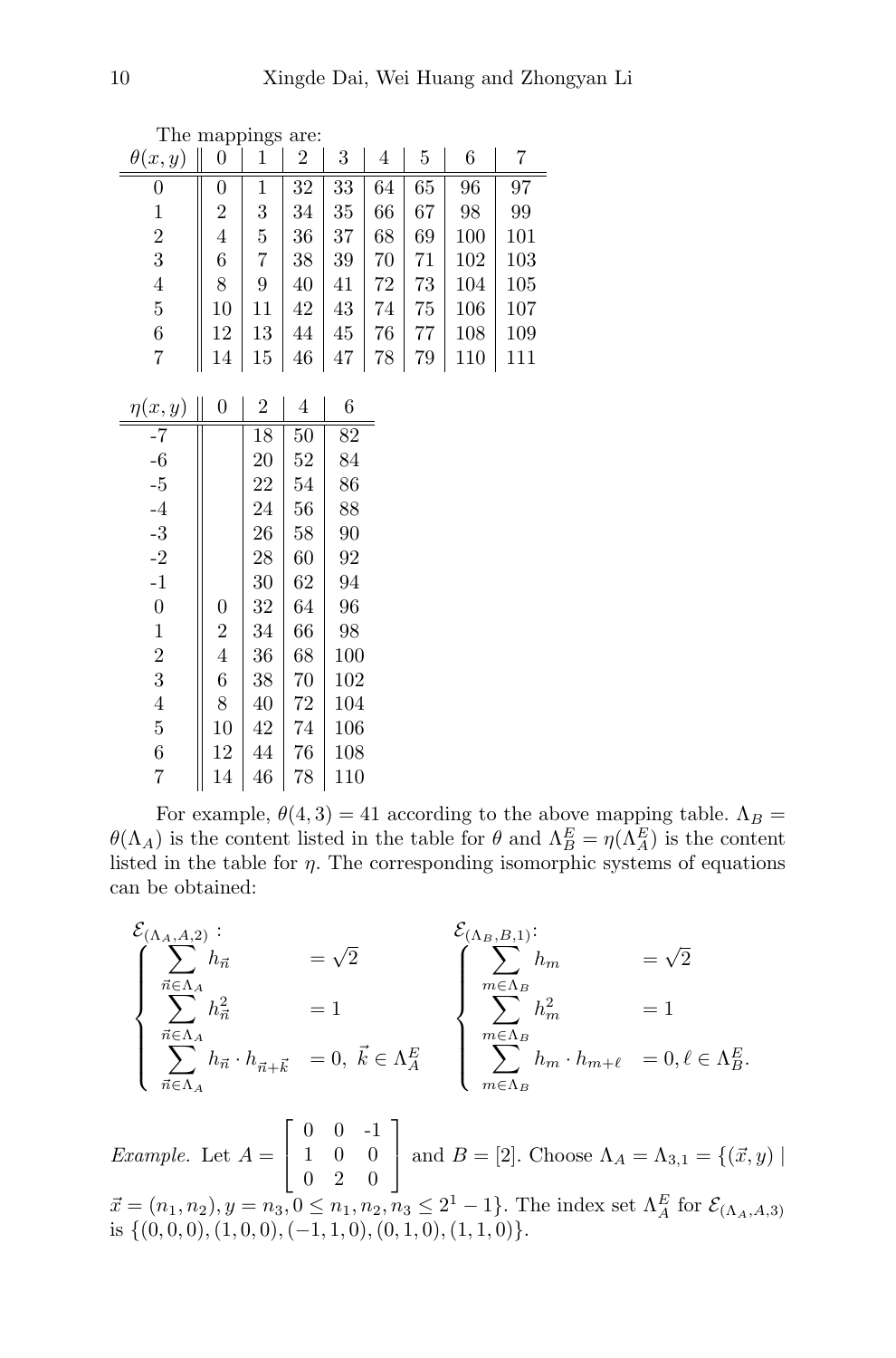The bijections defined in (4.5) and (4.6) become

$$
\theta(\vec{x}, y) = \left\lfloor \frac{y}{2} \right\rfloor 2^{3+2} + \begin{cases} 2\sigma_{2,1}(\vec{x}) & y \text{ even} \\ 2\sigma_{2,1}(\vec{x}) + 1 & y \text{ odd} \end{cases} (\vec{x}, y) \in \Lambda_A; \eta(\vec{x}, y) = \left\lfloor \frac{y}{2} \right\rfloor 2^{3+2} + \begin{cases} 2\sigma_{2,1}(\vec{x}) & y \text{ even} \\ 2\sigma_{2,1}(\vec{x}) + 1 & y \text{ odd} \end{cases} (\vec{x}, y) \in \Lambda_A^E.
$$

Where 
$$
\sigma_{2,1}(n_1, n_2) = \sum_{j=1}^2 n_j \cdot 4^{(j-1)}
$$
 by Equation (4.3).

|             | The mappings are:               |                          |                                   |
|-------------|---------------------------------|--------------------------|-----------------------------------|
| $\Lambda_A$ | $\Lambda_B = \theta(\Lambda_A)$ |                          |                                   |
| (0,0,0]     |                                 | $\Lambda_4^E$            | $\Lambda_B^E = \eta(\Lambda_A^E)$ |
| (0,0,1)     |                                 | $\cup$ , $\cup$ , $\cup$ |                                   |
| (1, 0, 0)   | 2                               | (1,0,0)                  | 2                                 |
| (1, 0, 1)   | 3                               | $(-1, 1, 0)$             | 6                                 |
| (0,1,0)     | 8                               | (0, 1, 0)                | 8                                 |
| (0, 1, 1)   | 9                               | (1, 1, 0)                | 10                                |
| (1, 1, 0)   | 10                              |                          |                                   |
| (1,1,1)     | 11                              |                          |                                   |

*Example.* Let  $A =$  $\sqrt{ }$  $\overline{\phantom{a}}$ 0 0 -1 1 0 0 0 2 0 1 and  $B = [2]$ . Choose  $\Lambda_A = \Lambda_{3,2} = \{(\vec{x}, y) \mid \vec{x}\}$  $\vec{x} = (n_1, n_2), y = n_3, 0 \le n_1, n_2, n_3 \le 2^2 - 1$ . The index set  $\Lambda_A^E$  for  $\mathcal{E}_{(\Lambda_A, A, 3)}$ contains 74 elements as shown later.

The bijections defined in (4.5) and (4.6) become

$$
\theta(\vec{x}, y) = \left\lfloor \frac{y}{2} \right\rfloor 2^{6+2} + \begin{cases} 2\sigma_{2,2}(\vec{x}) & y \text{ even} \\ 2\sigma_{2,2}(\vec{x}) + 1 & y \text{ odd} \end{cases} (\vec{x}, y) \in \Lambda_A;
$$
  

$$
\eta(\vec{x}, y) = \left\lfloor \frac{y}{2} \right\rfloor 2^{6+2} + \begin{cases} 2\sigma_{2,2}(\vec{x}) & y \text{ even} \\ 2\sigma_{2,2}(\vec{x}) + 1 & y \text{ odd} \end{cases} (\vec{x}, y) \in \Lambda_A^E.
$$

Where  $\sigma_{2,2}(n_1, n_2) = \sum_{j=1}^2 n_j \cdot 4^{(j-1)}$  by Equation (4.3).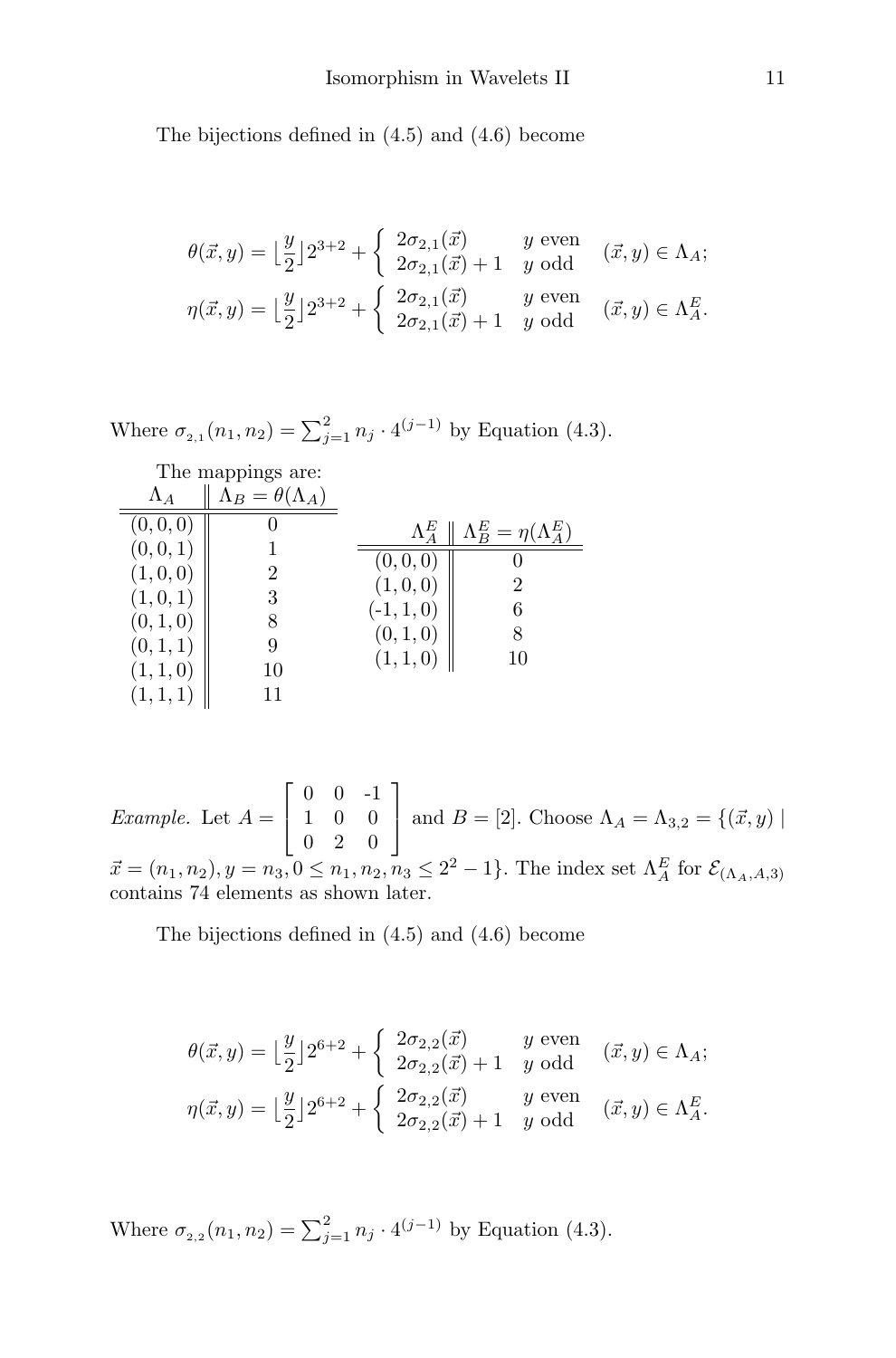| The mappings are:         |                  |                  |             |                |  |           |                  |                  |                |     |
|---------------------------|------------------|------------------|-------------|----------------|--|-----------|------------------|------------------|----------------|-----|
| $\theta(\vec{x},y)$       | $\boldsymbol{0}$ | $\mathbf 1$      |             | $\overline{2}$ |  | 3         |                  |                  |                |     |
| (0,0)                     | $\boldsymbol{0}$ | $\mathbf 1$      |             | 256            |  | 257       |                  |                  |                |     |
| (1,0)                     | $\overline{c}$   | 3                |             | 258            |  | 259       |                  |                  |                |     |
| (2,0)                     | $\overline{4}$   | $\overline{5}$   |             | 260            |  | 261       |                  |                  |                |     |
| (3,0)                     | $\overline{6}$   | 7                |             | 262            |  | 263       |                  |                  |                |     |
| (0,1)                     | 32               | 33               |             | 288            |  | 289       |                  |                  |                |     |
| (1,1)                     | 34               | 35               |             | 290            |  | 291       |                  |                  |                |     |
| (2,1)                     | 36               | 37               |             | 292            |  | 293       |                  |                  |                |     |
| (3,1)                     | 38               | 39               |             | 294            |  | 295       |                  |                  |                |     |
| (0,2)                     | 64               | 65               |             | 320            |  | 321       |                  |                  |                |     |
| (1,2)                     | 66               | 67               |             | 322            |  | 323       |                  |                  |                |     |
| (2,2)                     | 68               | 69               |             | 324            |  | 325       |                  |                  |                |     |
| (3,2)                     | 70               | 71               |             | 326            |  | 327       |                  |                  |                |     |
| (0,3)                     | 96               | 97               |             | 352            |  | 353       |                  |                  |                |     |
| (1,3)                     | 98               | 99               |             | 354            |  | 355       |                  |                  |                |     |
| (2,3)                     | 100              | 101              |             | 356            |  | 357       |                  |                  |                |     |
| (3,3)                     | 102              | 103              |             | 358            |  | $359\,$   |                  |                  |                |     |
| $\eta(\vec{x}, y), y = 0$ |                  |                  |             |                |  |           |                  |                  |                |     |
| $\vec{x} =$               | $(x_1, x_2)$     | $\boldsymbol{0}$ | $\mathbf 1$ | $\overline{2}$ |  | 3         |                  |                  |                |     |
| $-3$                      |                  |                  | 26          | 58             |  | 90        |                  |                  |                |     |
| $-2$                      |                  |                  | 28          | 60             |  | 92        |                  |                  |                |     |
| $-1$                      |                  |                  | 30          | 62             |  | 94        |                  |                  |                |     |
| $\overline{0}$            |                  | $\boldsymbol{0}$ | 32          | 64             |  | 96        |                  |                  |                |     |
| $\mathbf{1}$              |                  | $\overline{2}$   | 34          | 66             |  | 98        |                  |                  |                |     |
| $\overline{2}$            |                  | $\overline{4}$   | 36          | 68             |  | 100       |                  |                  |                |     |
| 3                         |                  | 6                | 38          | $70\,$         |  | 102       |                  |                  |                |     |
| $\eta(\vec{x}, y), y = 2$ |                  |                  |             |                |  |           |                  |                  |                |     |
| $\vec{x} = (x_1, x_2)$    |                  |                  | 3           | $\overline{2}$ |  | $\cdot 1$ | $\boldsymbol{0}$ | $\,1$            | $\overline{2}$ | 3   |
| $-3$                      |                  | 154              |             | 186            |  | 218       | 250              | $\overline{282}$ | 314            | 346 |
| $-2$                      |                  | 156              |             | 188            |  | 220       | 252              | 284              | 316            | 348 |
| $-1$                      |                  | 158              |             | 190            |  | 222       | $254\,$          | 286              | 318            | 350 |
| $\boldsymbol{0}$          |                  | 160              |             | 192            |  | 224       | 256              | 288              | 320            | 352 |
| $\mathbf 1$               |                  | 162              |             | 194            |  | 226       | 258              | 290              | 322            | 354 |
| $\overline{2}$            |                  | 164              |             | 196            |  | 228       | 260              | 292              | 324            | 356 |
| 3                         |                  | 166              |             | 198            |  | 230       | 262              | 294              | 326            | 358 |

For example,  $\theta(3, 2, 1) = 71, \eta(2, 1, 0) = 36, \eta(2, 1, 2) = 292$  according to the above mapping tables.  $\Lambda_B = \theta(\Lambda_A)$  is the content listed in the table for θ and  $Λ<sup>E</sup><sub>B</sub> = η(Λ<sup>E</sup><sub>A</sub>)$  is the content listed in the 2 tables for η. We omit the corresponding isomorphic systems of equations as it can be easily populated from the table content of  $\eta$ .

So far, all examples are with  $\Lambda_A$  of the form  $\Lambda_{d,N}$ . Next we will show an example with  $\Lambda_A$  a proper subset of  $\Lambda_{d,N}$ .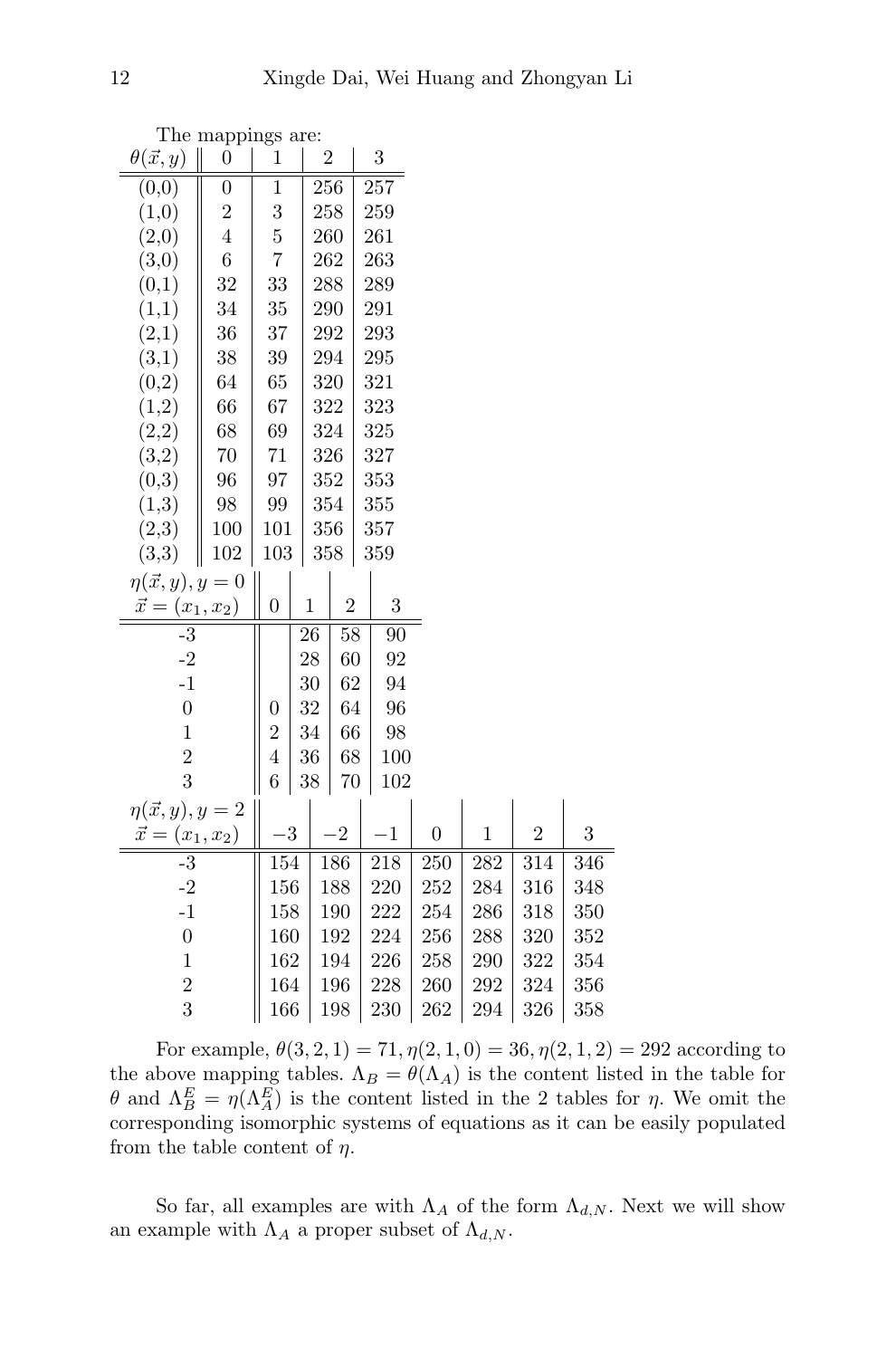*Example.* Let  $A =$  $\sqrt{ }$  $\overline{1}$ 0 0 -1 1 0 0 0 2 0 1 | and  $B = [2]$ . Choose  $\Lambda_A = \{(0, 0, 0), (0, 0, 1), (1, 0, 0), (1, 0, 1), (2, 3, 2), (2, 3, 3), (3, 3, 2), (3, 3, 3)\}.$ Notice that this support set  $\Lambda_A$  is properly contained in  $\Lambda_{3,2}$ , which is the support of the previous example. The index set  $\Lambda_A^E$  for  $\mathcal{E}_{(\Lambda_A,A,3)}$  contains 5 elements as shown later.

The mappings are:

| THE mappings are. |                                 |               |                                   |  |  |  |  |  |
|-------------------|---------------------------------|---------------|-----------------------------------|--|--|--|--|--|
| $\Lambda_A$       | $\Lambda_B = \theta(\Lambda_A)$ | $\Lambda_4^E$ | $\Lambda_B^E = \eta(\Lambda_A^E)$ |  |  |  |  |  |
| (0,0,0)           |                                 | (0,0,0)       |                                   |  |  |  |  |  |
| (0, 0, 1)         |                                 |               |                                   |  |  |  |  |  |
| (1,0,0)           | 2                               | (1,0,0)       | $\mathfrak{D}$                    |  |  |  |  |  |
| (1,0,1)           | 3                               |               |                                   |  |  |  |  |  |
|                   |                                 | (1, 3, 2)     | 354                               |  |  |  |  |  |
| (2,3,2)           | 356                             | (2,3,2)       | 356                               |  |  |  |  |  |
| (2,3,3)           | 357                             |               |                                   |  |  |  |  |  |
| (3,3,2)           | 358                             | (3,3,2)       | 358                               |  |  |  |  |  |
| (3,3,3)           | 359                             |               |                                   |  |  |  |  |  |

The corresponding isomorphic systems of equations are:

 $\mathcal{E}_{(\Lambda_A, A, 3)}$ :  $\mathcal{E}_{(\Lambda_A, A, 3)}: \ \{h_{0.0.0}+\}$  $\int$  $\overline{\mathcal{L}}$  $h_{0,0,0} + h_{0,0,1} + h_{1,0,0} + h_{1,0,1} + h_{2,3,2} + h_{2,3,3} + h_{3,3,2} + h_{3,3,3} =$ √  $\overline{c}$  $h_{0,0,0}^2 + h_{0,0,1}^2 + h_{1,0,0}^2 + h_{1,0,1}^2 + h_{2,3,2}^2 + h_{2,3,3}^2 + h_{3,3,2}^2 + h_{3,3,3}^2 = 1$  $h_{0,0,0}h_{1,0,0} + h_{0,0,1}h_{1,0,1} + h_{2,3,2}h_{3,3,2} + h_{2,3,3}h_{3,3,3} = 0$  $h_{1,0,0}h_{2,3,2} + h_{1,0,1}h_{2,3,3} = 0$  $h_{0,0,0}h_{2,3,2} + h_{0,0,1}h_{2,3,3} + h_{1,0,0}h_{3,3,2} + h_{1,0,1}h_{3,3,3} = 0$  $h_{0,0,0}h_{3,3,2} + h_{0,0,1}h_{3,3,3} = 0;$ 

 $\mathcal{E}_{(\Lambda_B,B,1)}$ :<br>  $\int h_0 + h$  $\int$  $\overline{\mathcal{L}}$  $h_0 + h_1 + h_2 + h_3 + h_{356} + h_{357} + h_{358} + h_{359} =$ √ 2  $h_0^2 + h_1^2 + h_2^2 + h_3^2 + h_{356}^2 + h_{357}^2 + h_{358}^2 + h_{359}^2 = 1$  $h_0h_2 + h_1h_3 + h_{356}h_{358} + h_{357}h_{359} = 0$  $h_2h_{356} + h_3h_{357} = 0$  $h_0h_{356} + h_1h_{357} + h_2h_{358} + h_3h_{359} = 0$  $h_0h_{358} + h_1h_{359} = 0.$ 

#### 5. From lower dimensions to higher dimensions

In this section we provide an example for Theorem 2.5.

*Example.* Let 
$$
A = \begin{bmatrix} 1 & -2 \ 2 & -2 \end{bmatrix}
$$
,  $\ell_A = \begin{bmatrix} -1 \ -1 \end{bmatrix}$ , and  $B = \begin{bmatrix} 0 & -1 & 2 \ 1 & 0 & -2 \ 0 & -1 & 0 \end{bmatrix}$ ,  
\n $\ell_B = \begin{bmatrix} 1 \ -1 \ 0 \end{bmatrix}$ . Choose  $\Lambda_A = \{(x, y) | 0 \le x \le 1, 0 \le y \le 3\}$ .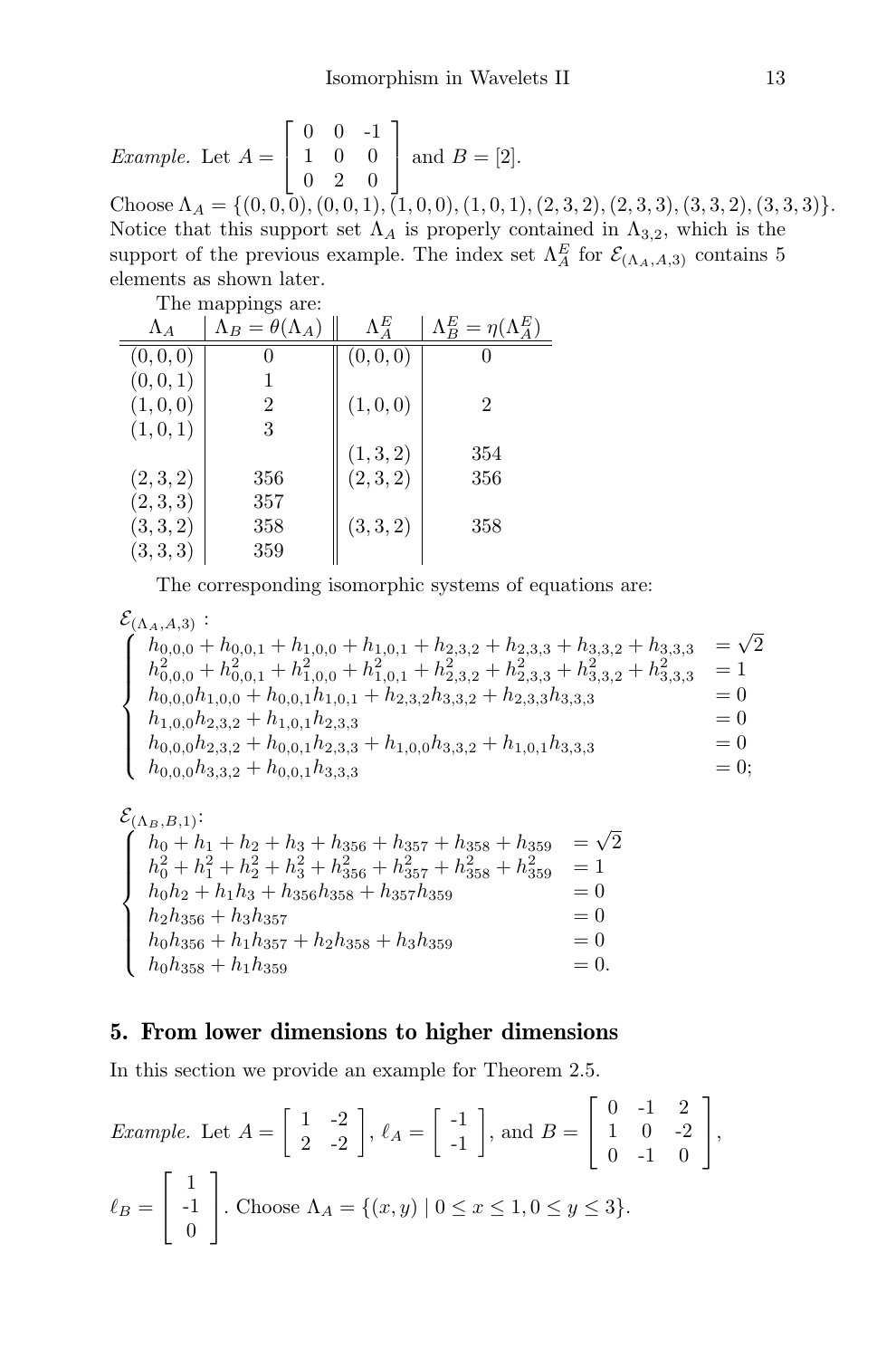| The mappings are: |                                 |               |                                   |  |  |  |  |
|-------------------|---------------------------------|---------------|-----------------------------------|--|--|--|--|
| $\Lambda_A$       | $\Lambda_B = \theta(\Lambda_A)$ | $\Lambda^E_A$ | $\Lambda_B^E = \eta(\Lambda_A^E)$ |  |  |  |  |
| (0,0)             | (0,0,0)                         | (0, 0)        | (0,0,0)                           |  |  |  |  |
| (0,1)             | $(1, -2, 0)$                    |               |                                   |  |  |  |  |
| (0, 2)            | $(0,-2,-1)$                     | (0, 2)        | $(0, -2, -1)$                     |  |  |  |  |
| (0, 3)            | $(1,-4,-1)$                     |               |                                   |  |  |  |  |
| (1,0)             | (0, 1, 1)                       | (1,0)         | (0,1,1)                           |  |  |  |  |
| (1,1)             | $(1,-1,1)$                      |               |                                   |  |  |  |  |
| (1, 2)            | $(0,-1,0)$                      | (1, 2)        | $(0,-1,0)$                        |  |  |  |  |
| (1, 3)            | $(1, -3, 0)$                    |               |                                   |  |  |  |  |

The corresponding isomorphic systems of equations are:

 $\mathcal{E}_{(\Lambda_A,A,2)}: \ \left( h_{0.0} + \right)$ 

| $\mathcal{L}(\Lambda_A, A, 2)$ .                                                                |             |
|-------------------------------------------------------------------------------------------------|-------------|
| $h_{0,0} + h_{0,1} + h_{0,2} + h_{0,3} + h_{1,0} + h_{1,1} + h_{1,2} + h_{1,3}$                 | $=\sqrt{2}$ |
| $h_{0,0}^2 + h_{0,1}^2 + h_{0,2}^2 + h_{0,3}^2 + h_{1,0}^2 + h_{1,1}^2 + h_{1,2}^2 + h_{1,3}^2$ | $=1$        |
| $h_{0,0}h_{0,2} + h_{0,1}h_{0,3} + h_{1,0}h_{1,2} + h_{1,1}h_{1,3}$                             | $= 0$       |
| $h_{0,0}h_{1,0} + h_{0,1}h_{1,1} + h_{0,2}h_{1,2} + h_{0,3}h_{1,3}$                             | $= 0$       |
| $h_{0,0}h_{1,2}+h_{0,1}h_{1,3}$                                                                 | $= 0$       |

$$
\begin{cases}\n\mathcal{E}_{(\Lambda_B,B,3)}: \\
h_{0,0,0} + h_{1,-2,0} + h_{0,-2,-1} + h_{1,-4,-1} + h_{0,1,1} + h_{1,-1,1} + h_{0,-1,0} + h_{1,-3,0} &= \sqrt{2} \\
h_{0,0,0}^2 + h_{1,-2,0}^2 + h_{0,-2,-1}^2 + h_{1,-4,-1}^2 + h_{0,1,1}^2 + h_{1,-1,1}^2 + h_{0,-1,0}^2 + h_{1,-3,0}^2 &= 1 \\
h_{0,0,0}h_{0,-2,-1} + h_{1,-2,0}h_{1,-4,-1} + h_{0,1,1}h_{0,-1,0} + h_{1,-1,1}h_{1,-3,0} &= 0 \\
h_{0,0,0}h_{0,1,1} + h_{1,-2,0}h_{1,-1,1} + h_{0,-2,-1}h_{0,-1,0} + h_{1,-4,-1}h_{1,-3,0} &= 0 \\
h_{0,0,0}h_{0,-1,0} + h_{1,-2,0}h_{1,-3,0} &= 0.\n\end{cases}
$$

## References

- [1] N. Baeth et al., Number theory of matrix semigroups, Linear Algebra and its Applications, 434, 694-711 (2011)
- [2] D. Bakić, I. Krishtal and E. Wilson, Parseval frame wavelets with  $E^{n}(2)$ dilations, Appl. Comput. Harmon. Anal. 19, 3, 386-431 (2005)
- [3] M. Bownik, Tight frames of multidimensional wavelets, J. Fourier Anal. Appl. 3, no. 5, 525-542 (1997)
- [4] L. Baggett, H. Medina and K. Merrill, Generalized multi-resolution analyses and a construction procedure for all wavelet sets in  $\mathbb{R}^n$ , J. Fourier Anal. Appl. 5, 6, 563-573 (1999)
- [5] E. Belogay and Y. Wang, Arbitrarily Smooth Orthogonal Nonseparable Wavelets in  $\mathbb{R}^2$ , SIAM J. Math. Anal. 30, 3, 678-697 (1999)
- [6] J. Benedetto and S. Li, The theory of multiresolution analysis frames and applications to filter banks, Appl. Comput. Harmon. Anal. 5, 4, 389-427 (1998)
- [7] O. Bratteli and P. Jorgensen, Wavelets Through a Looking Glass: The World of the Spectrum, Appl. Numer. Harmon. Anal. ISBN-10: 0817642803, ISBN-13: 978-0817642808 (2002)
- [8] C. Cabrelli, C. Heil and U. Molter, Self-similarity and Multiwavelets in Higher Dimensions, Memoir of AMS, Number 807 (2004)